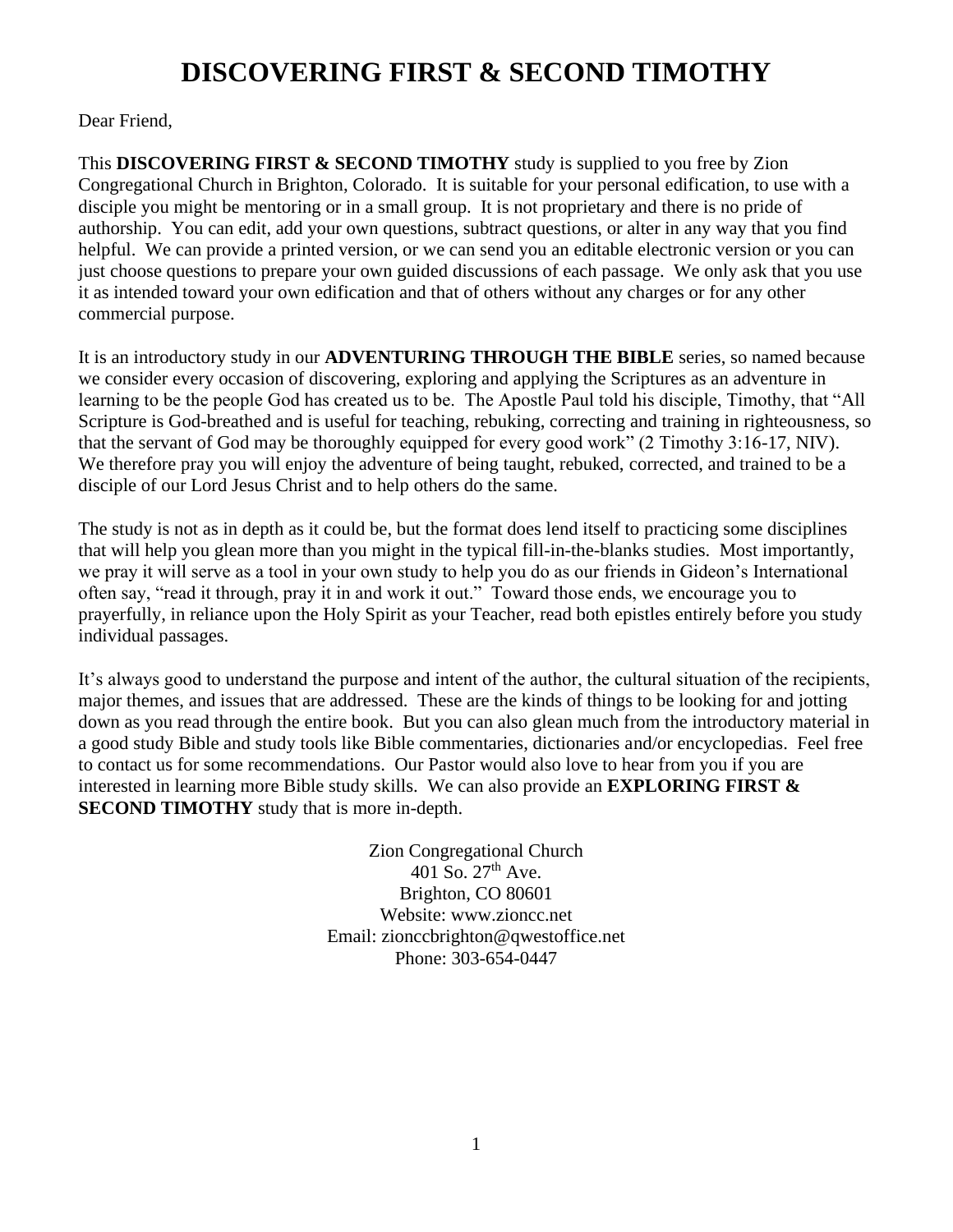# **CONTENTS: DISCOVERING FIRST TIMOTHY**

# **CONTENTS: DISCOVERING SECOND TIMOTHY**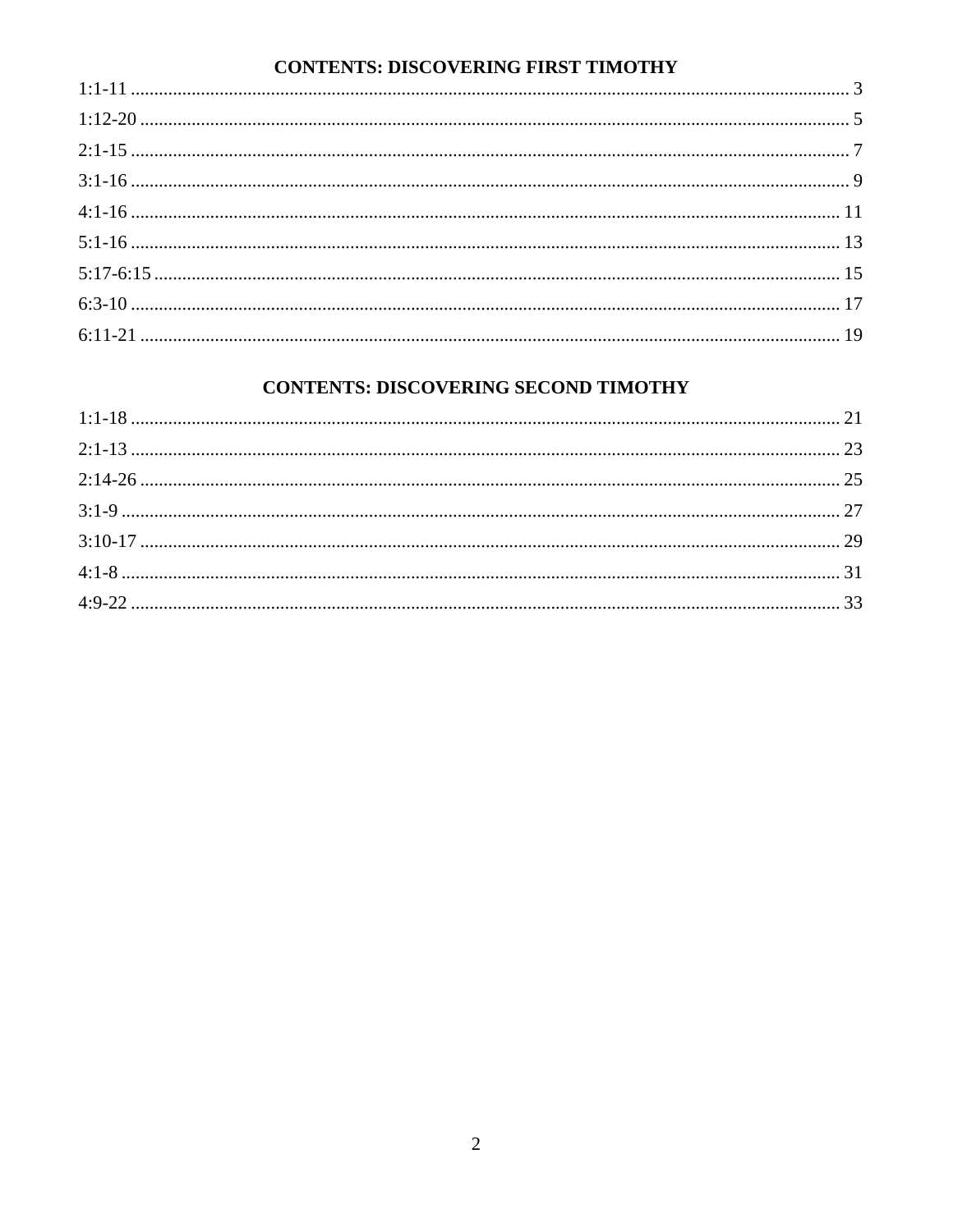#### **1 TIMOTHY 1:1-11**

## **DISCOVER**

1. How does Paul describe himself as the human author of this letter? (1:1)

- 2. How does Paul describe Timothy as the recipient? (1:2)
- 3. For what does Paul pray and from Whom does he expect the answer? (1:2)
- 4. Why did Paul want Timothy to stay in Ephesus? (1:3-4)
- 5. What did Paul say about myths and genealogies? (1:4)
- 6. What was the goal of the command Paul urged Timothy to enforce? (1:5)
- 7. In what way had some believers been misguided? (1:6)
- 8. How did Paul assess those who wanted to be teachers of the law? (1:7)
- 9. When is the Law good? (1:8)
- 10. For whom was the Law made? (1:9-11)
- 11. What did God entrust to Paul? (1:11)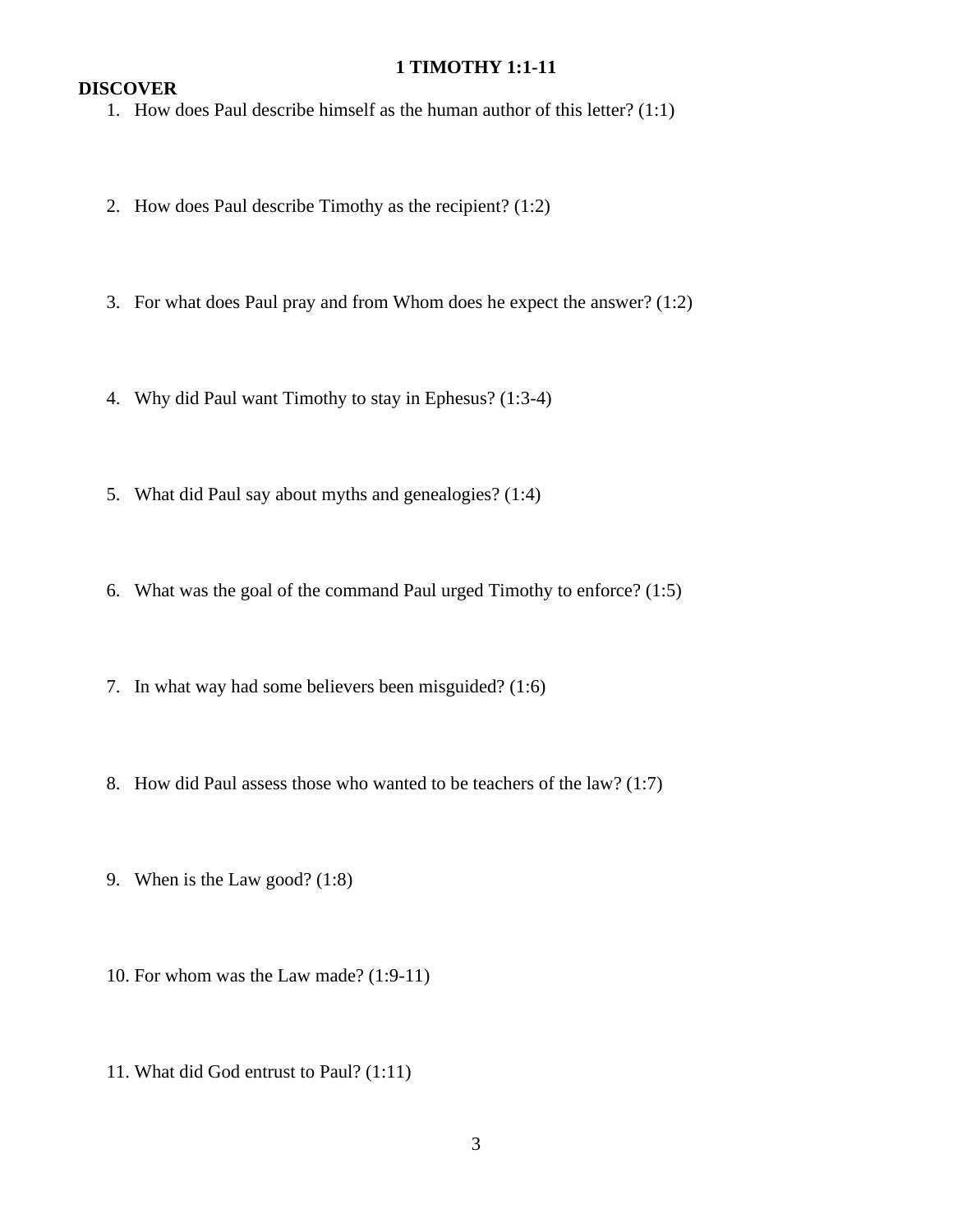- 1. What is one thing you learned that you can apply to your life and share with someone?
- 2. How will you apply it and with whom will you share it?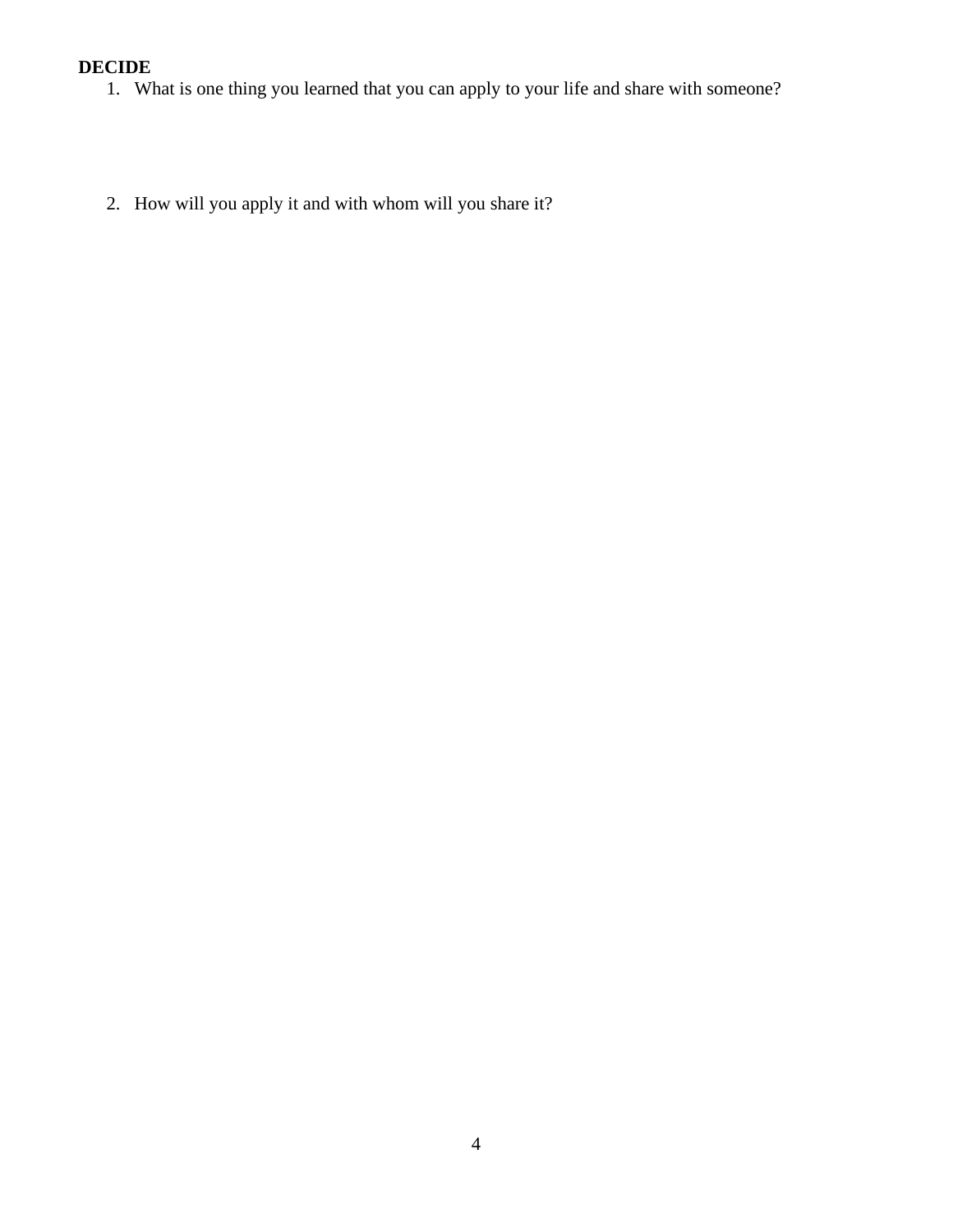- 1. For what did Paul thank Jesus? (1:12)
- 2. What did Paul say he once was? (1:13)
- 3. Why was he shown mercy? (1:13)
- 4. What did Paul say had been poured out on him? (1:14)
- 5. What trustworthy statement did he say is worthy of full acceptance? (1:15)
- 6. How did Paul categorize himself? (1:15)
- 7. Why was Paul shown mercy? (1:16)
- 8. Of whom was Paul made an example? (1:16)
- 9. What qualities did Paul ascribe to God? (1:17)
- 10. Why did Paul give Timothy his instructions? (1:18-19)
- 11. What did Paul say some had done with their faith? (1:19)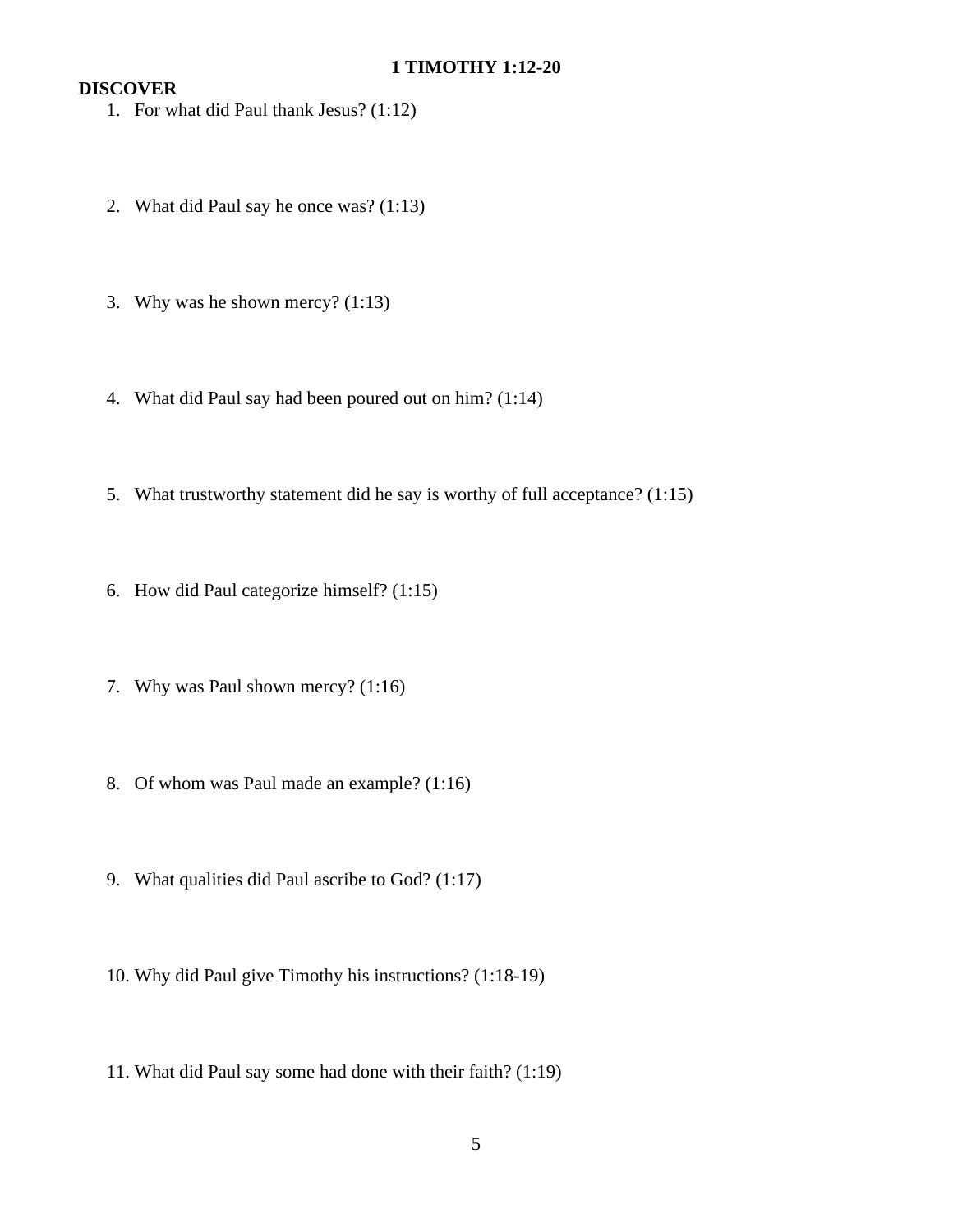12. Why did Paul hand Hymenaeus and Alexander over to Satan? (1:20)

- 1. What is one thing you learned that you can apply to your life and share with someone?
- 2. How will you apply it and with whom will you share it?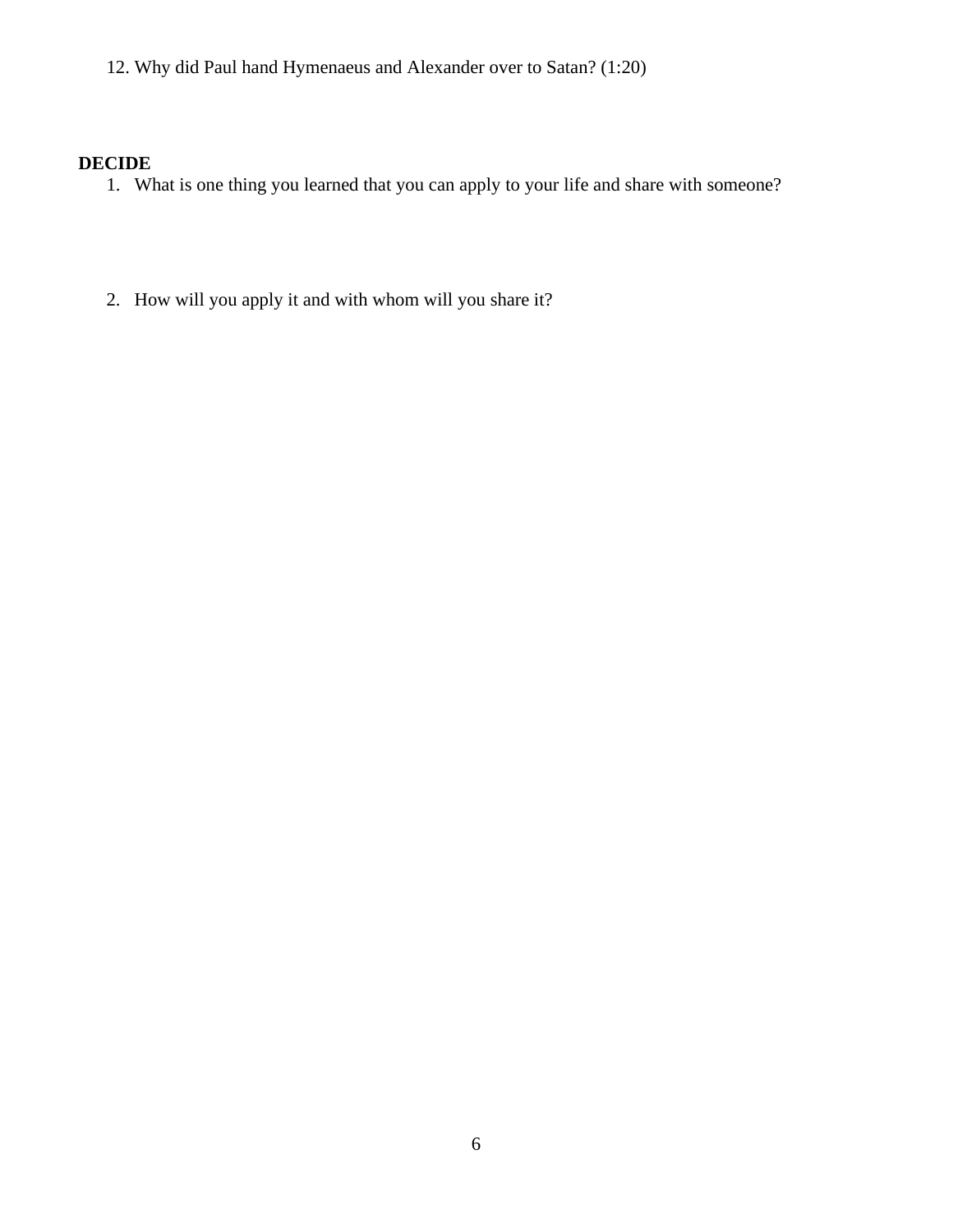## **1 TIMOTHY 2:1-15**

- 1. What did Paul urge first of all? Why? (2:1-3)
- 2. What does God want? (2:4)
- 3. For whom and with Whom is Jesus Christ the One Mediator? (2:5)
- 4. For whom did Jesus give Himself? Why? (2:6)
- 5. To what end did Paul insist he was not lying? (2:7)
- 6. What did Paul want people everywhere to do? (2:8)
- 7. How did Paul say women should dress? Why? (2:9-10)
- 8. How did Paul instruct women to learn? (2:11)
- 9. What didn't Paul permit women to do? (2:11)
- 10. How did Paul explain what he didn't allow to women? (2:12-14)
- 11. To what priorities did Paul call women? (2:15)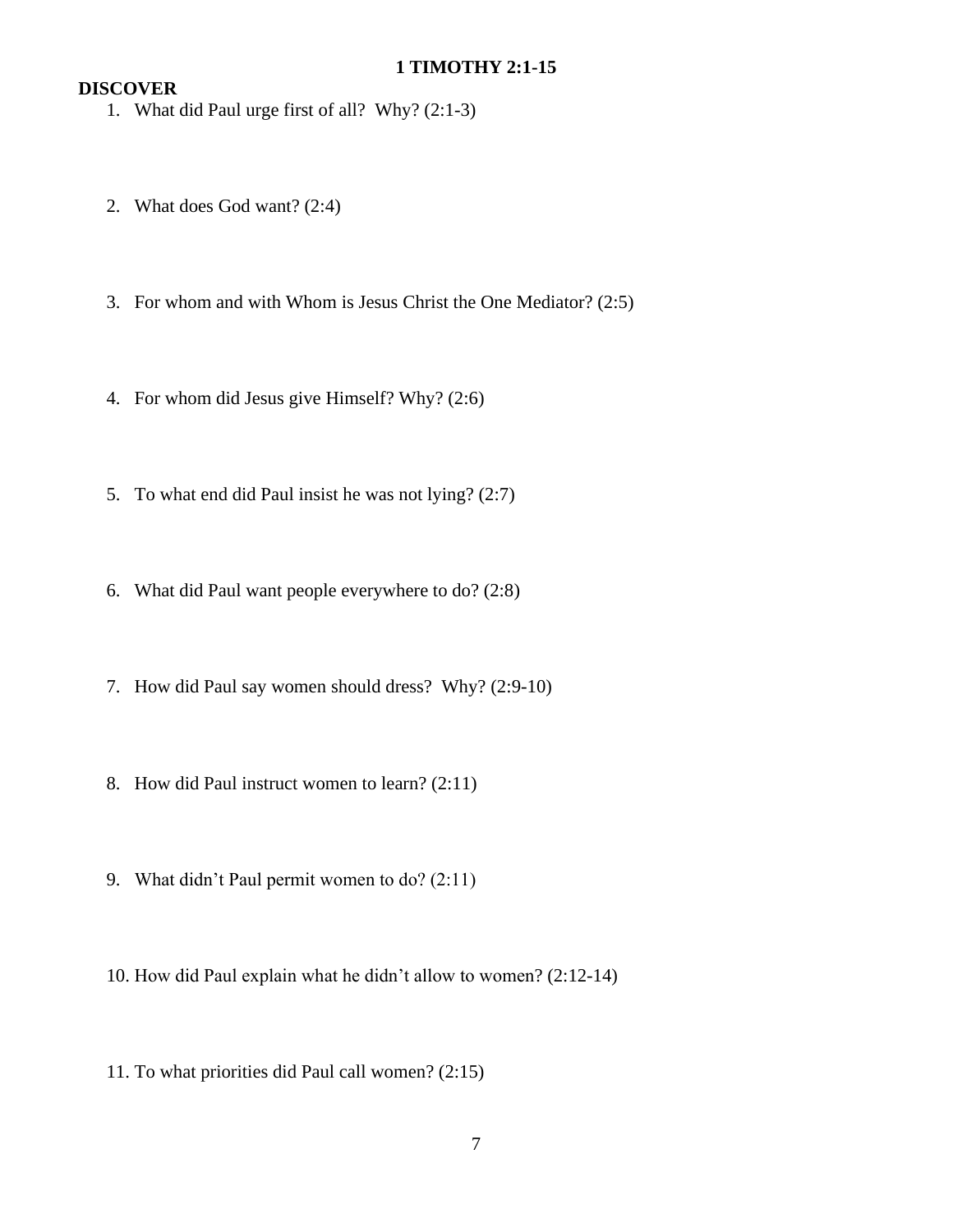- 1. What is one thing you learned that you can apply to your life and share with someone?
- 2. How will you apply it and with whom will you share it?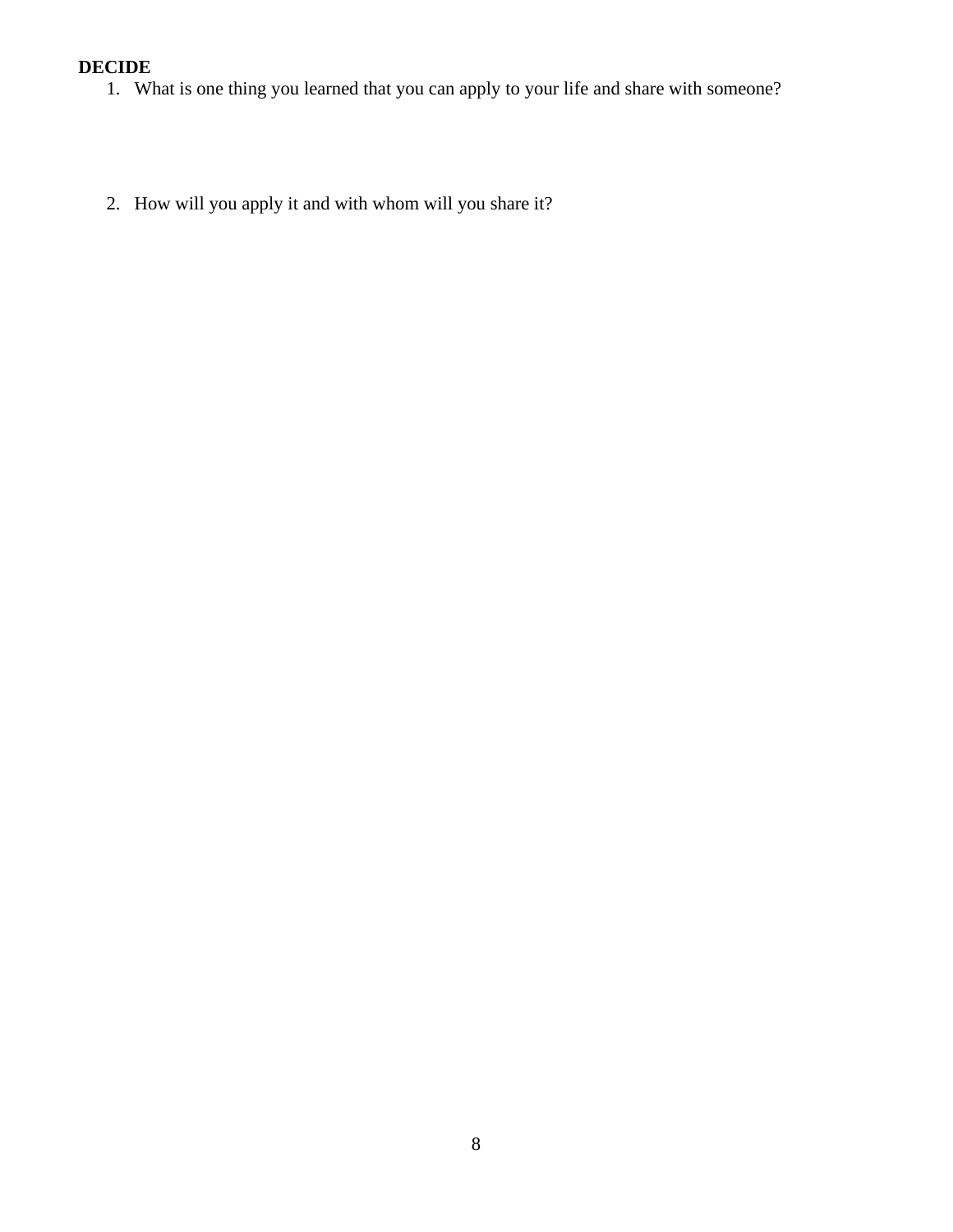#### **1 TIMOTHY 3:1-16**

## **DISCOVER**

1. What did Paul say about the person who wants to be an overseer? (3:1)

- 2. What qualities must an overseer possess? (3:2-7)
- 3. Why is good family management a qualification for being an overseer? (3:4-5)
- 4. Why shouldn't the overseer be a new convert? (3:6)
- 5. Why must an overseer have a good reputation? (3:7)
- 6. What qualities must a deacon possess? (3:8-10, 12)
- 7. What is required before someone can serve as a deacon? (3:10)
- 8. What sort of person must the wife of a deacon be? (3:11)
- 9. What do those who serve well gain? (3:13)
- 10. Why did Paul write these instructions? (3:14-15)
- 11. How did Paul describe the church? (3:15)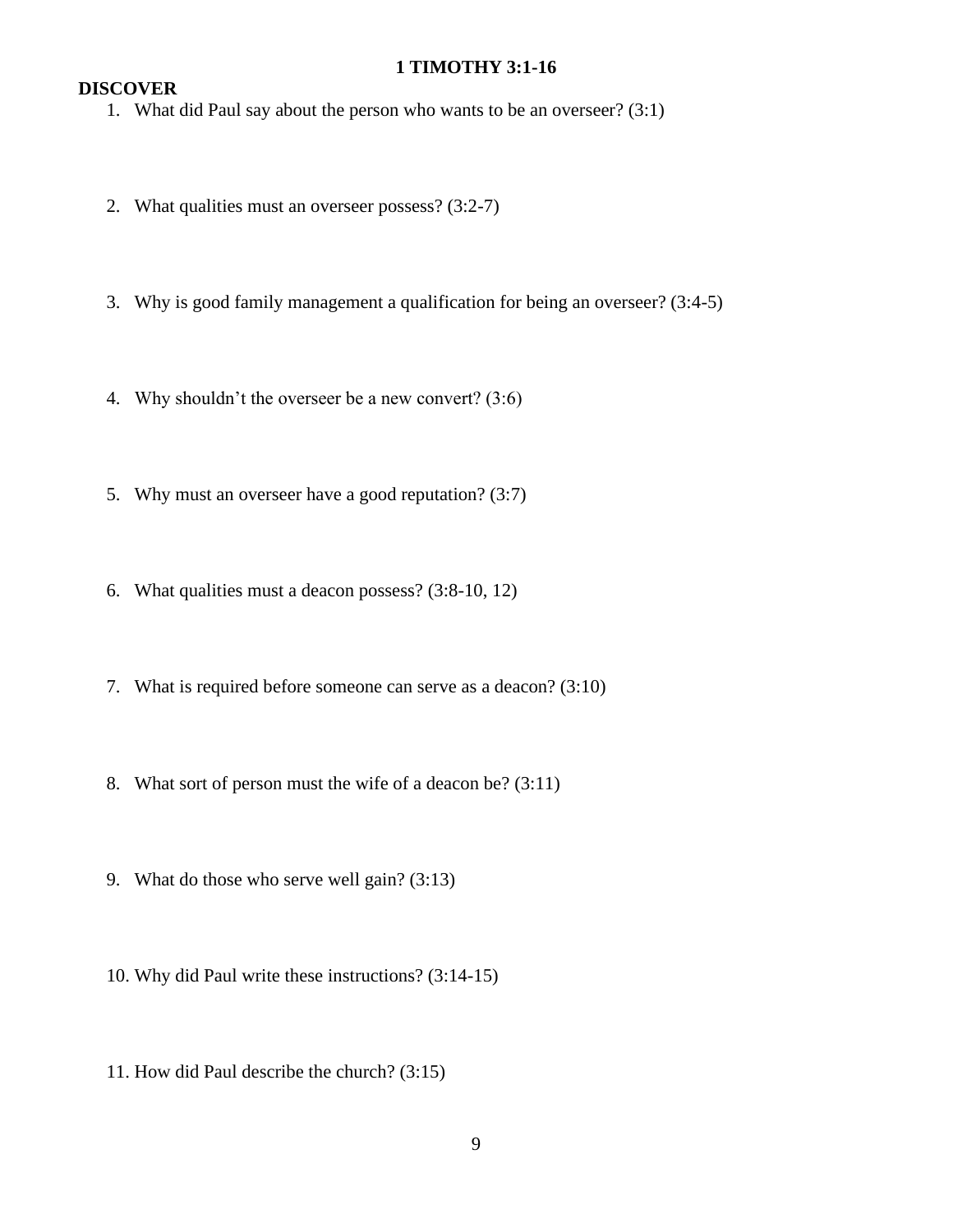12. How did Paul describe the mystery of godliness? (3:16)

- 1. What is one thing you learned that you can apply to your life and share with someone?
- 2. How will you apply it and with whom will you share it?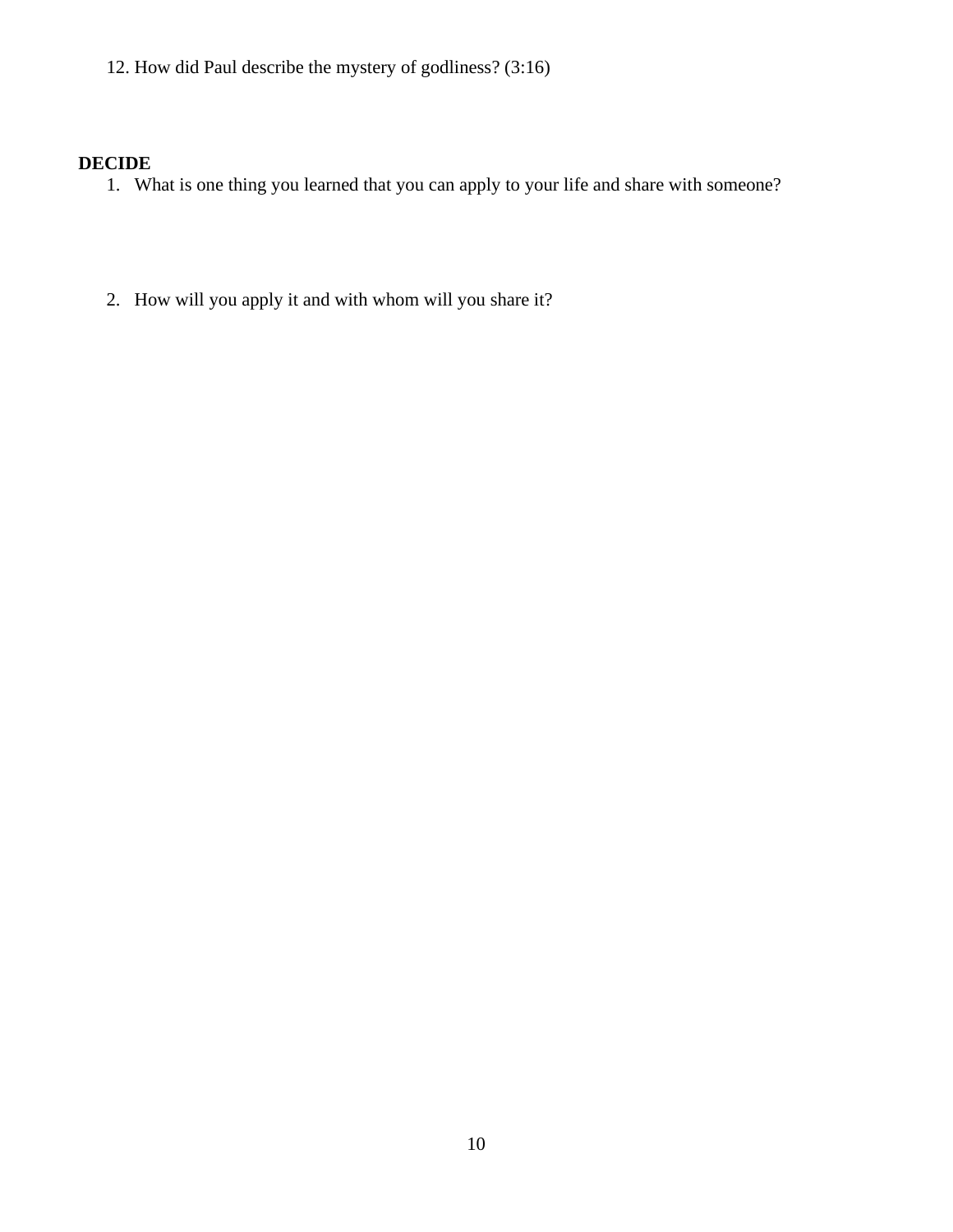#### **1 TIMOTHY 4:1-16**

- 1. What did the Spirit say some would do in the later times? (4:1)
- 2. What did Paul say about the consciences of teachers who were hypocritical liars? (4:2)
- 3. What did the liars whom Paul attacked forbid people to do? (4:3)
- 4. What is true about all that God created? (4:3-4)
- 5. Why should anything received with thanksgiving not be rejected? (4:5)
- 6. Why was it important for Timothy to pass along Paul's instructions? (4:6)
- 7. What did Paul instruct Timothy to not do? (4:7)
- 8. What did he instruct Timothy to do? Why? (4:8)
- 9. What saying is trustworthy and deserving full acceptance? (4:9-10)
- 10. What did Paul tell Timothy to do with what he had been instructed? (4:11)
- 11. What should young people strive for? (4:12)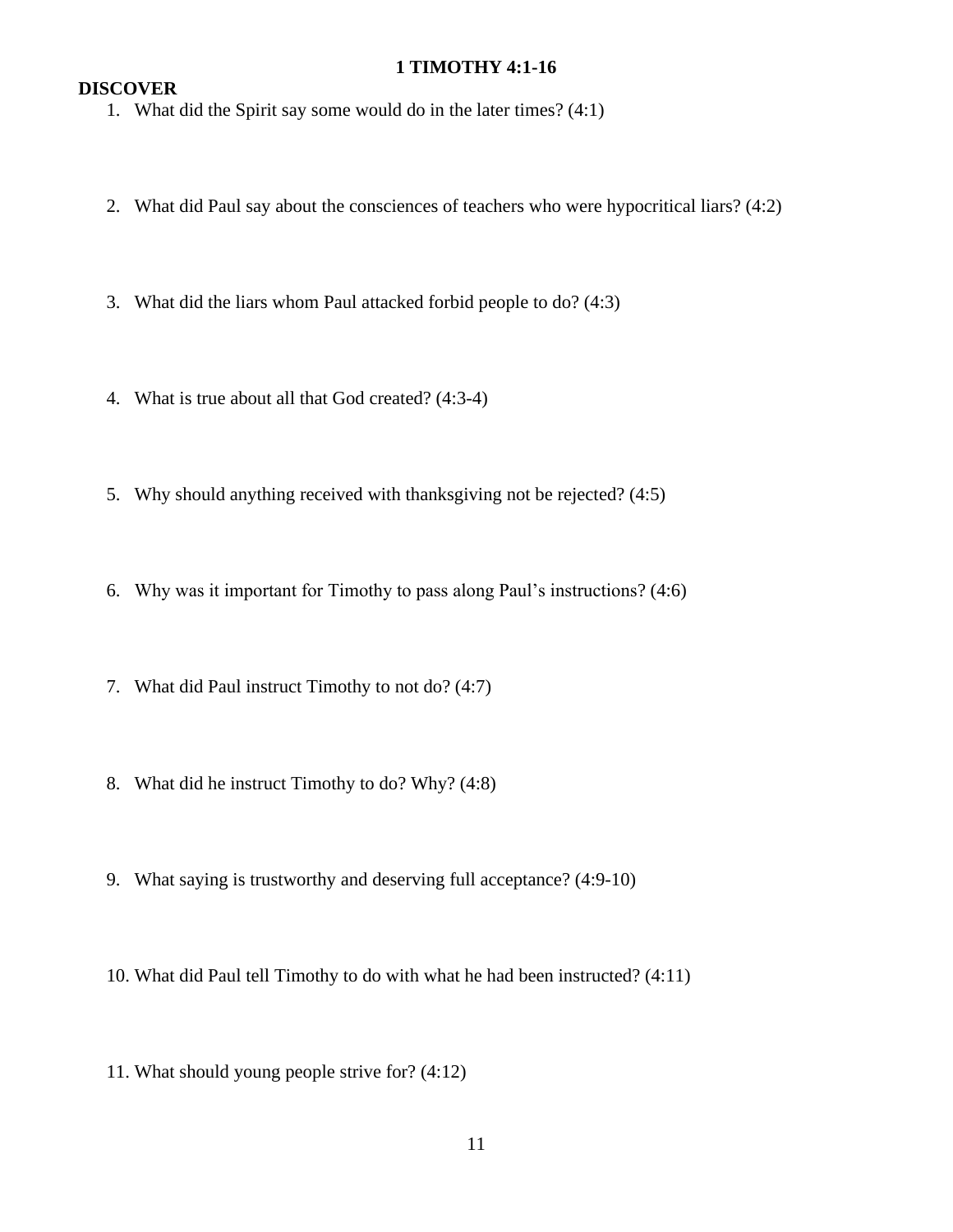12. What kind of example did Paul want Timothy to set? (4:12)

13. To what was Timothy to devote himself? (4:13)

14. What was Timothy not to neglect? (4:14)

15. What did Paul want others to see? How? (4:15)

16. What could Timothy do to save himself and his hearers? (4:16)

#### **DECIDE**

1. What is one thing you learned that you can apply to your life and share with someone?

2. How will you apply it and with whom will you share it?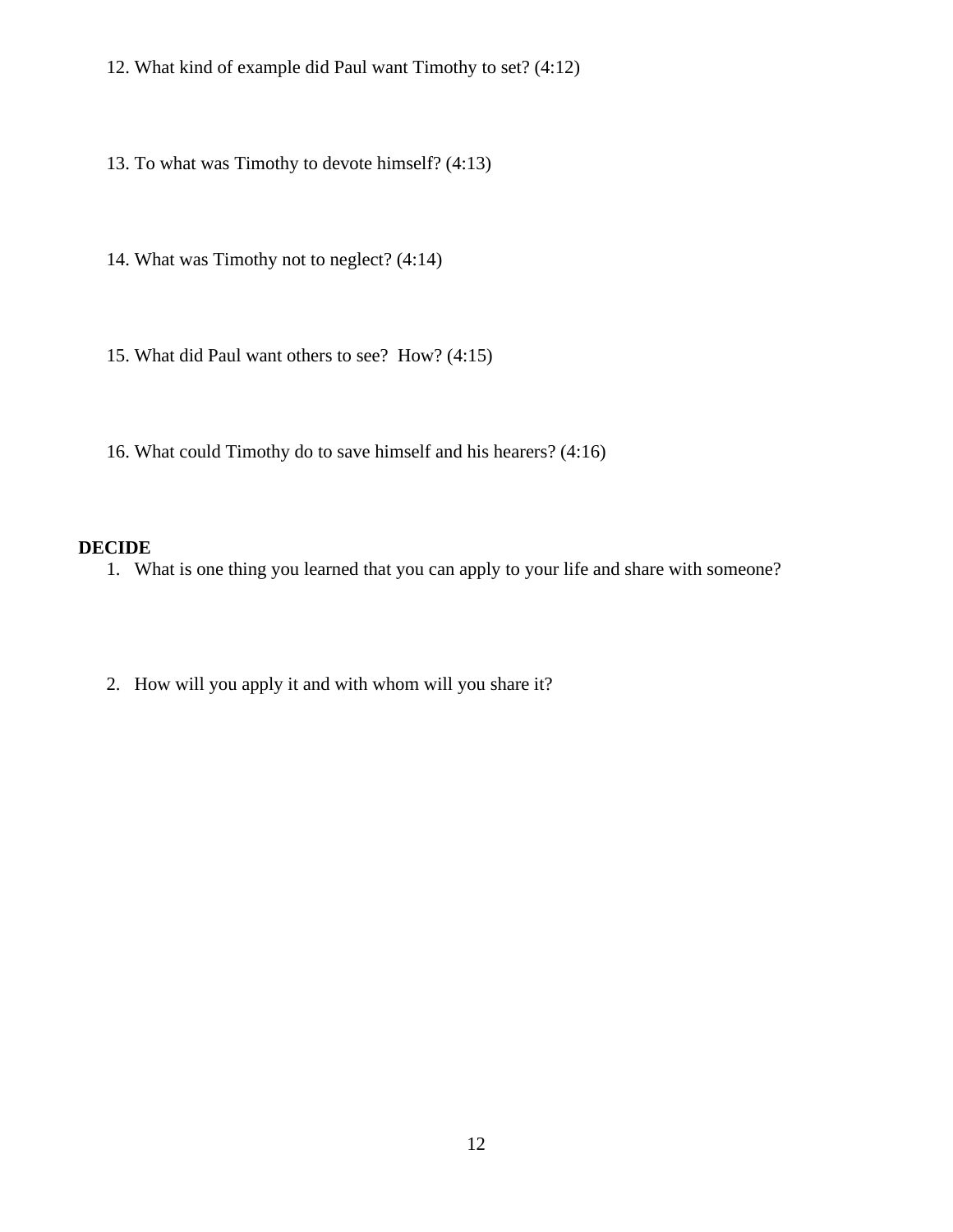#### **1 TIMOTHY 5:1-16**

## **DISCOVER**

1. How should believers treat older men, younger men, older women, and younger women? (5:1-2)

- 2. To whom did Paul tell Timothy to give proper recognition? (5:3)
- 3. What should the children and grandchildren of a widow do? Why? (5:4)
- 4. What does the widow who is really in need and left alone do? (5:5)
- 5. What is true about the widow who lives for pleasure? (5:6)
- 6. Why did Paul tell Timothy to give these instructions? (5:7)
- 7. Why is it important to provide for your family? (5:8)
- 8. For which widows should the church especially care? (5:9-10)
- 9. Why should younger widows not be put on the "list of widows"? (5:11)
- 10. How do younger widows bring judgment upon themselves? (5:12)
- 11. To what habits may younger widows fall prey? (5:13)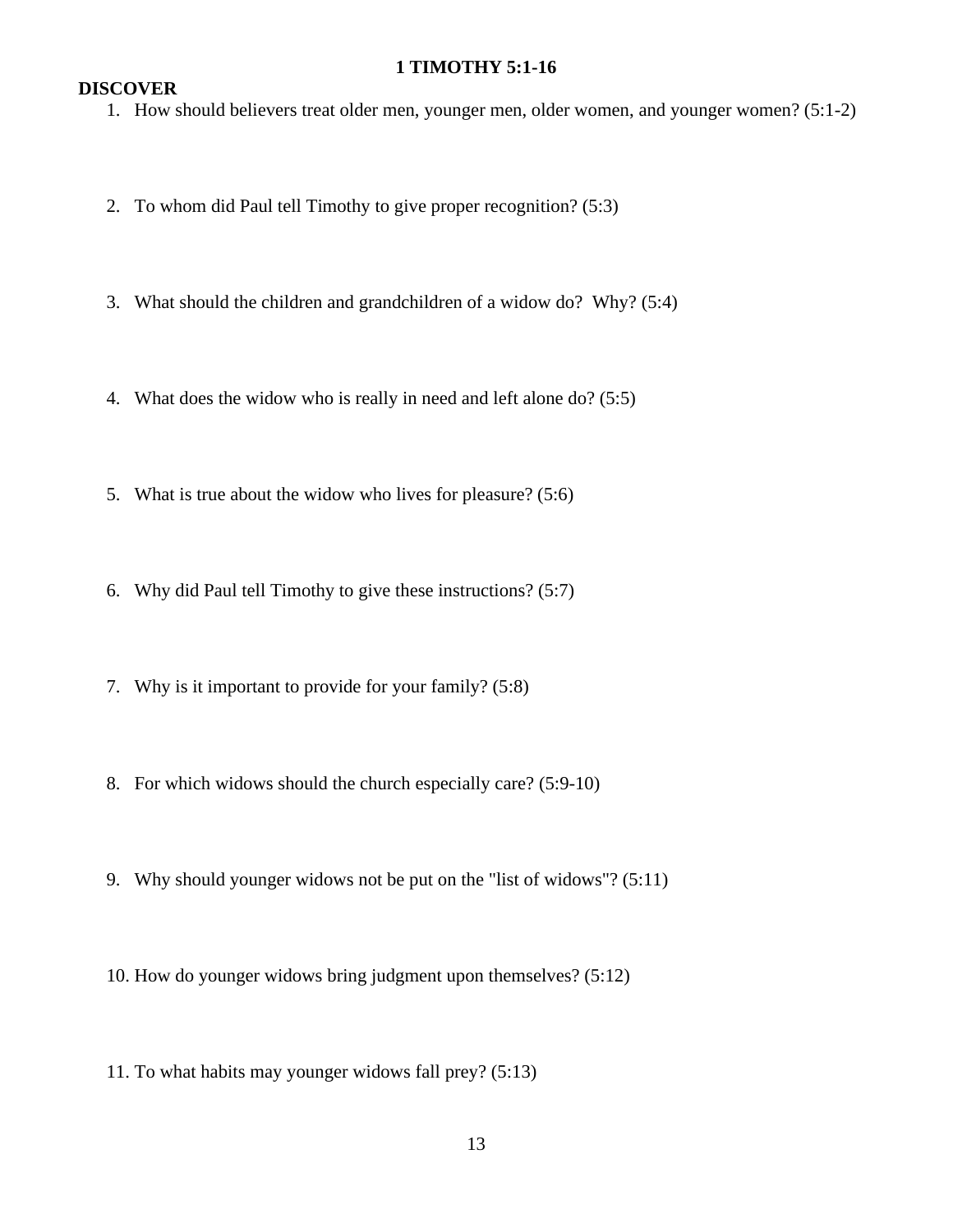- 12. What was Paul's advice to younger widows? (5:14)
- 13. What had some of the younger widows already done? (5:15)
- 14. Why did Paul encourage Christian women to care for the widows in their families? (5:16)

- 1. What is one thing you learned that you can apply to your life and share with someone?
- 2. How will you apply it and with whom will you share it?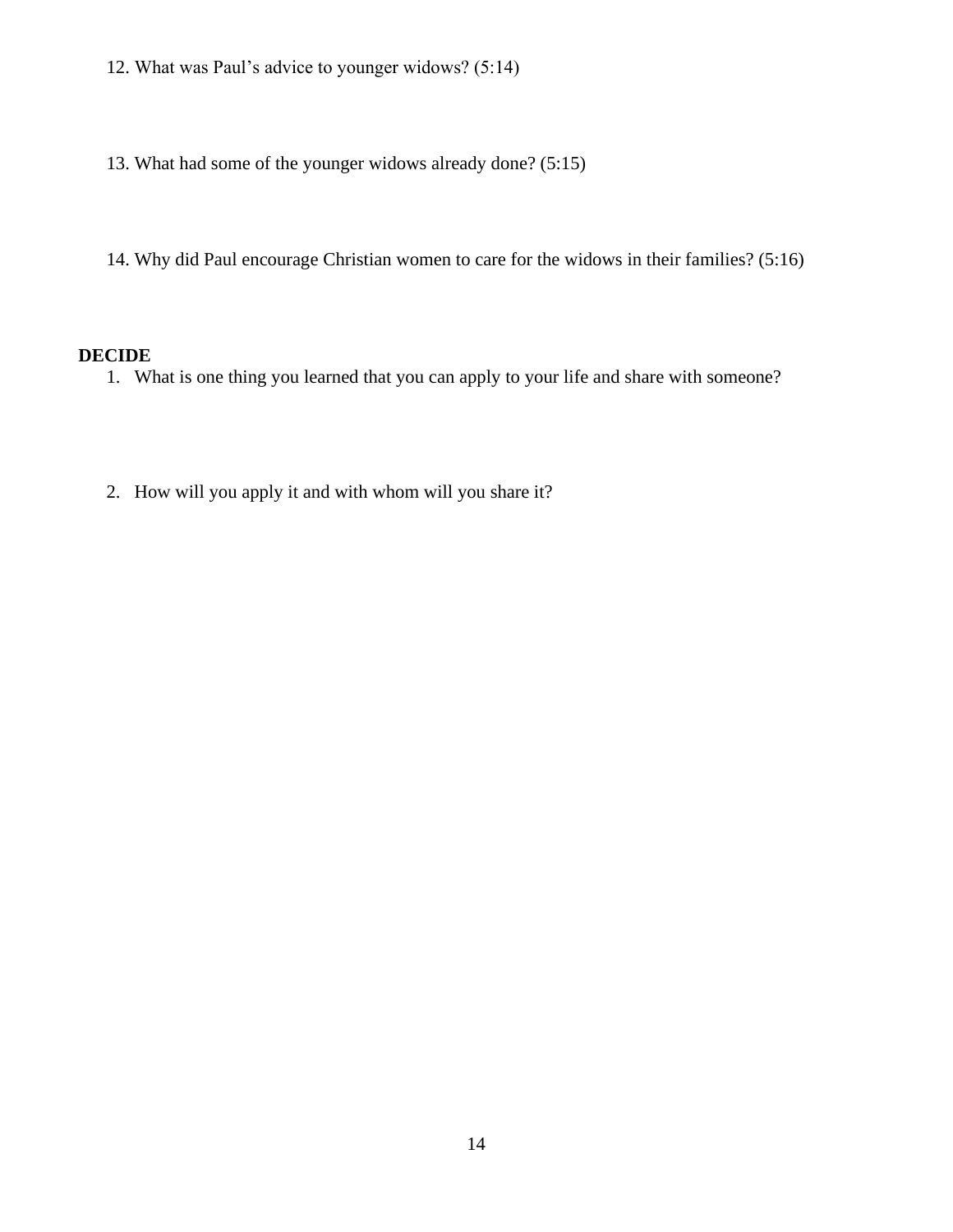## **1 TIMOTHY 5:17-6:2**

## **DISCOVER**

1. Of what is the elder worthy who directs the affairs of the church well? (5:17)

- 2. Which elders are especially worthy? (5:17)
- 3. Why should elders be paid? (5:18)
- 4. How should accusations against an elder be handled? (5:19)
- 5. Why should elders who sin be rebuked publicly? (5:20)
- 6. How did Paul encourage Timothy to keep these instructions? (5:21)
- 7. What did Paul encourage Timothy to not do and to do? (5:22)
- 8. Why did Paul encourage Timothy to use a little wine? (5:23)
- 9. What is the impact of a person's sins and good deeds? (5:24-25)
- 10. Why should slaves consider their masters worthy of respect? (6:1)
- 11. How should slaves treat masters who are believers? (6:2)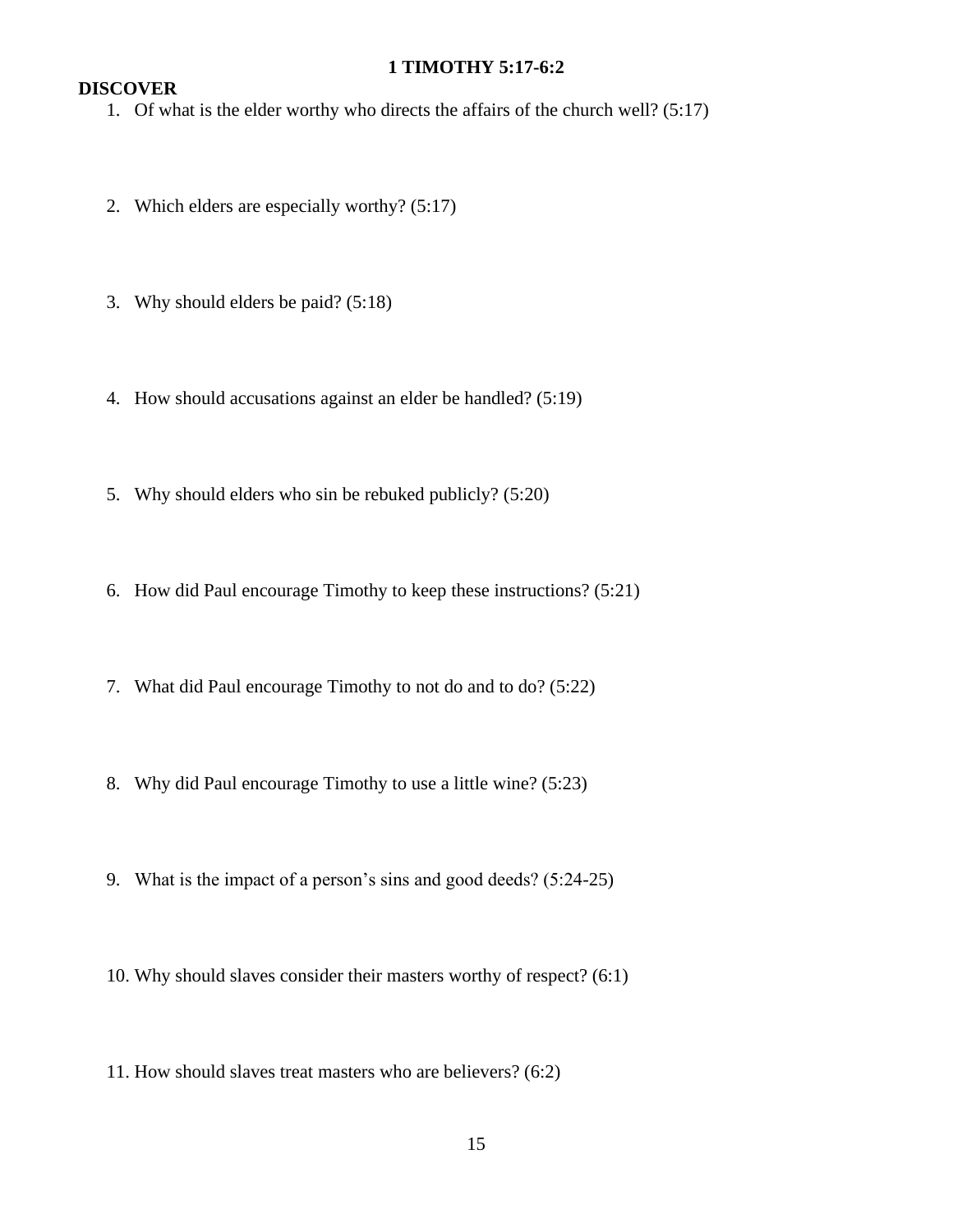12. What did Paul tell Timothy to do with these instructions? (6:2)

- 1. What is one thing you learned that you can apply to your life and share with someone?
- 2. How will you apply it and with whom will you share it?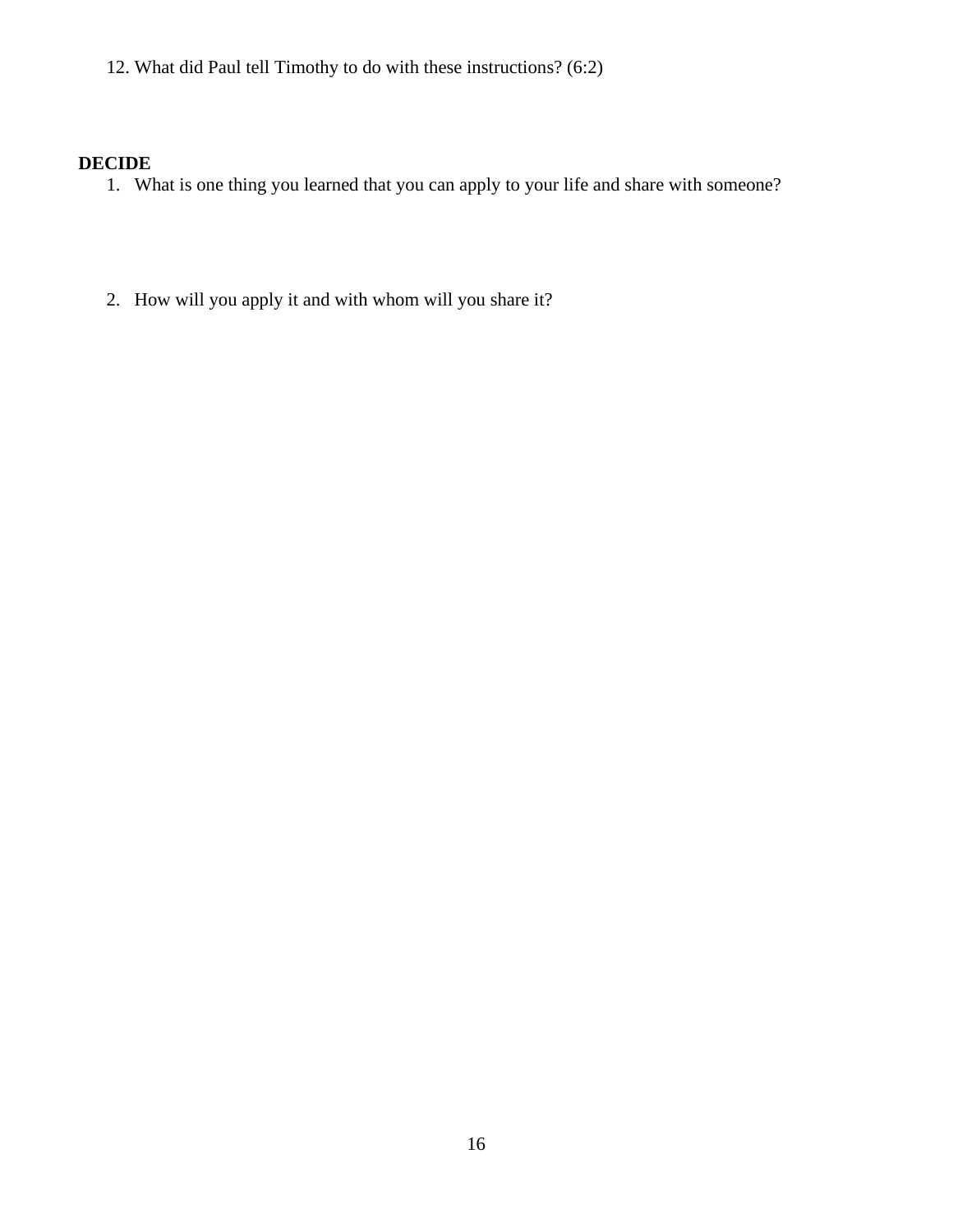## **1 TIMOTHY 6:3-10**

- 1. What do false teachers ignore? (6:3)
- 2. What harsh words did Paul have for false teachers? (6:4)
- 3. In what did the false teachers of Paul's day have an unhealthy interest? (6:4)
- 4. What was the result of the false teachers' unhealthy interests? (6:4-5)
- 5. What did the false teachers of Paul's day really want? (6:5)
- 6. What results in great gain? (6:6)
- 7. What do we bring into and out of the world? (6:7)
- 8. With what should we be content? (6:8)
- 9. What often happens to people who want to get rich? (6:9)
- 10. What is a root of all kinds of evil? (6:10)
- 11. What price do some people eager for money pay? (6:10)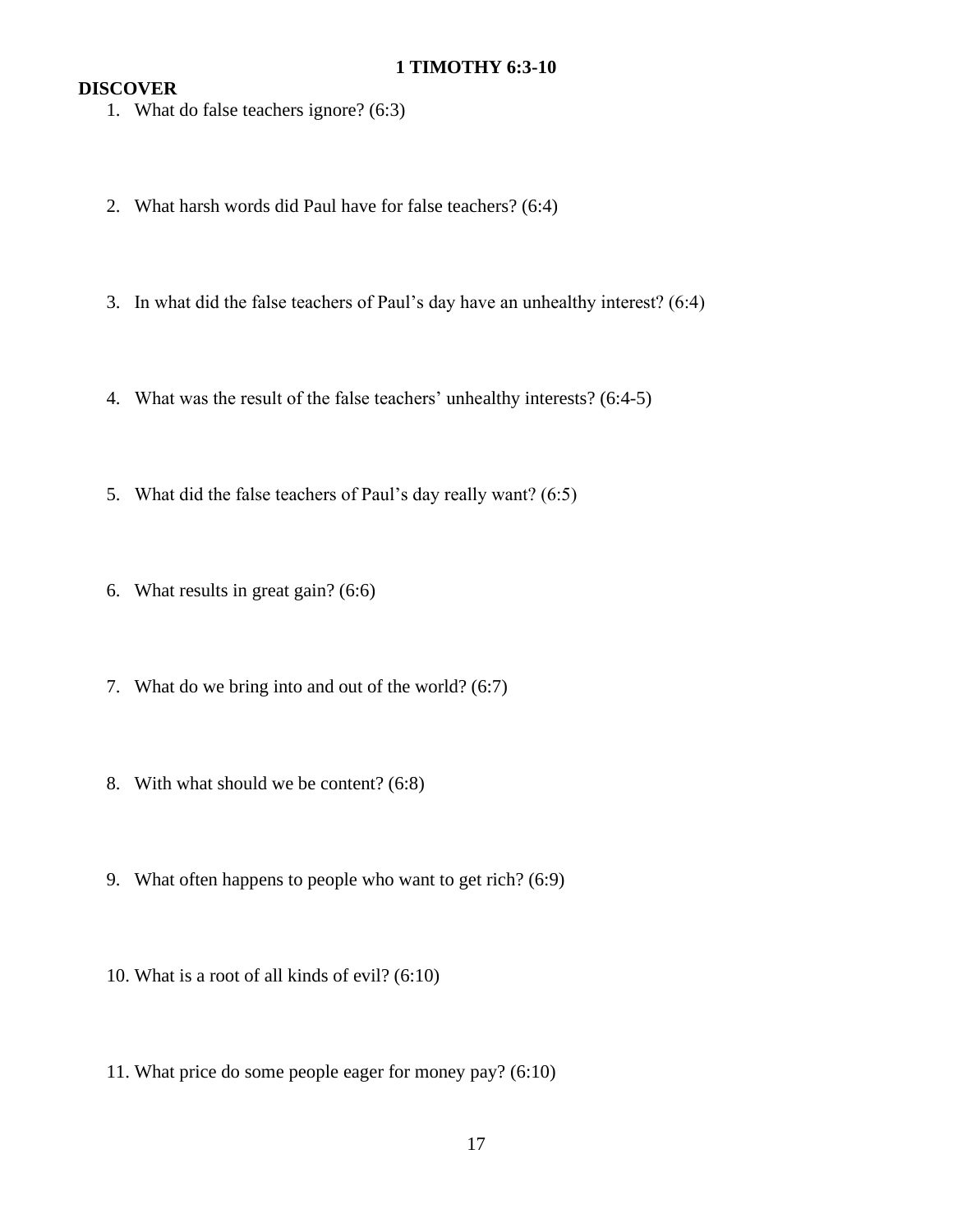- 1. What is one thing you learned that you can apply to your life and share with someone?
- 2. How will you apply it and with whom will you share it?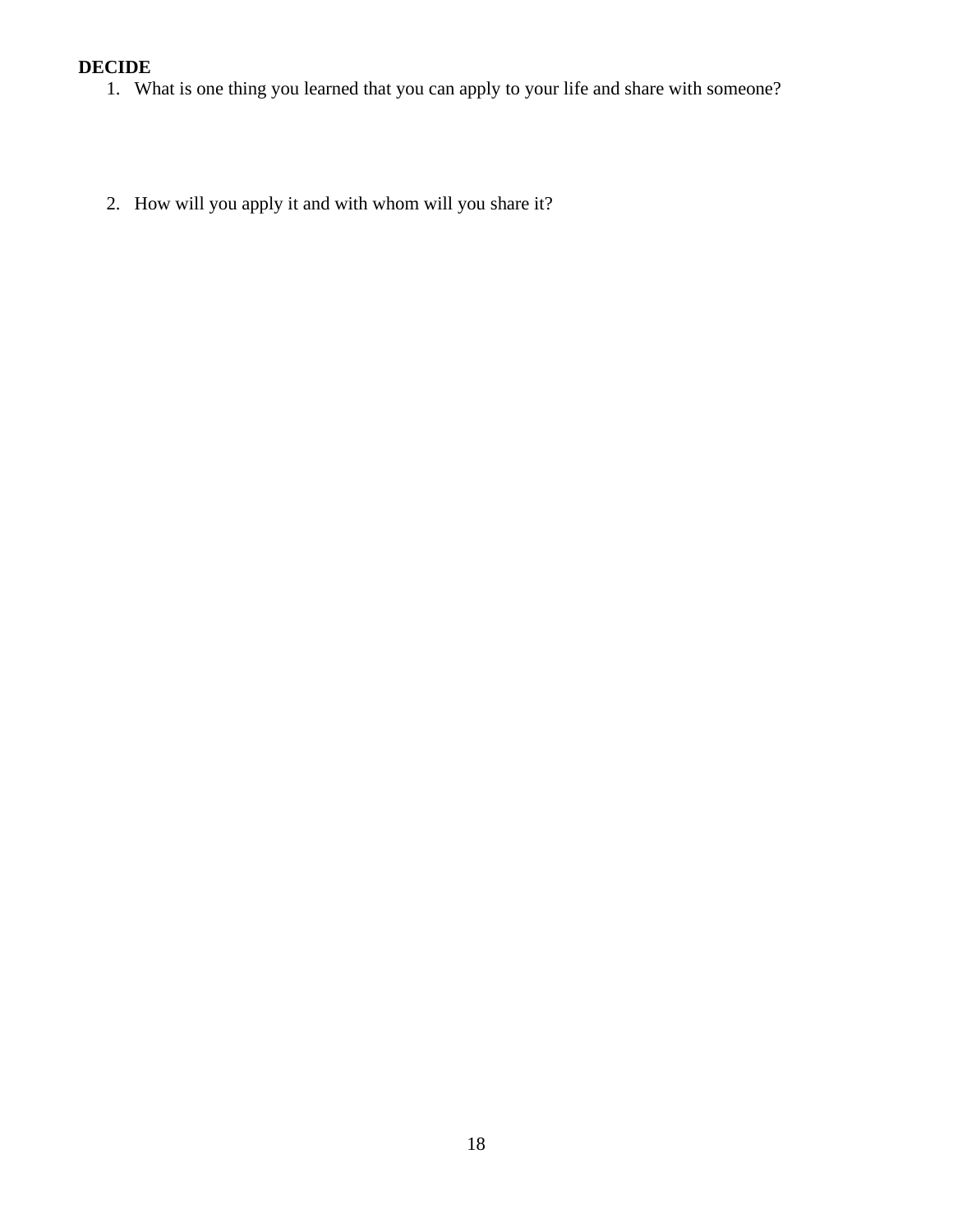## **1 TIMOTHY 6:11-21**

- 1. What did Paul tell Timothy to pursue? (6:11)
- 2. What was Timothy urged to fight? (6:12)
- 3. Of what did Paul tell Timothy to take hold? (6:12)
- 4. Before whom did Timothy make a good confession? (6:12)
- 5. To what did Paul say God gives life? (6:13)
- 6. Before whom did Jesus make "the good confession"? (6:13)
- 7. With what did Paul charge Timothy? (6:13-14)
- 8. What did he say God would bring about in His own time? (6:14-15)
- 9. What titles and attributes did Paul ascribe to God? (6:15-16)
- 10. Why should those who are rich not be arrogant or put their hope in wealth? (6:17)
- 11. What commands are given to those who are rich? (6:18)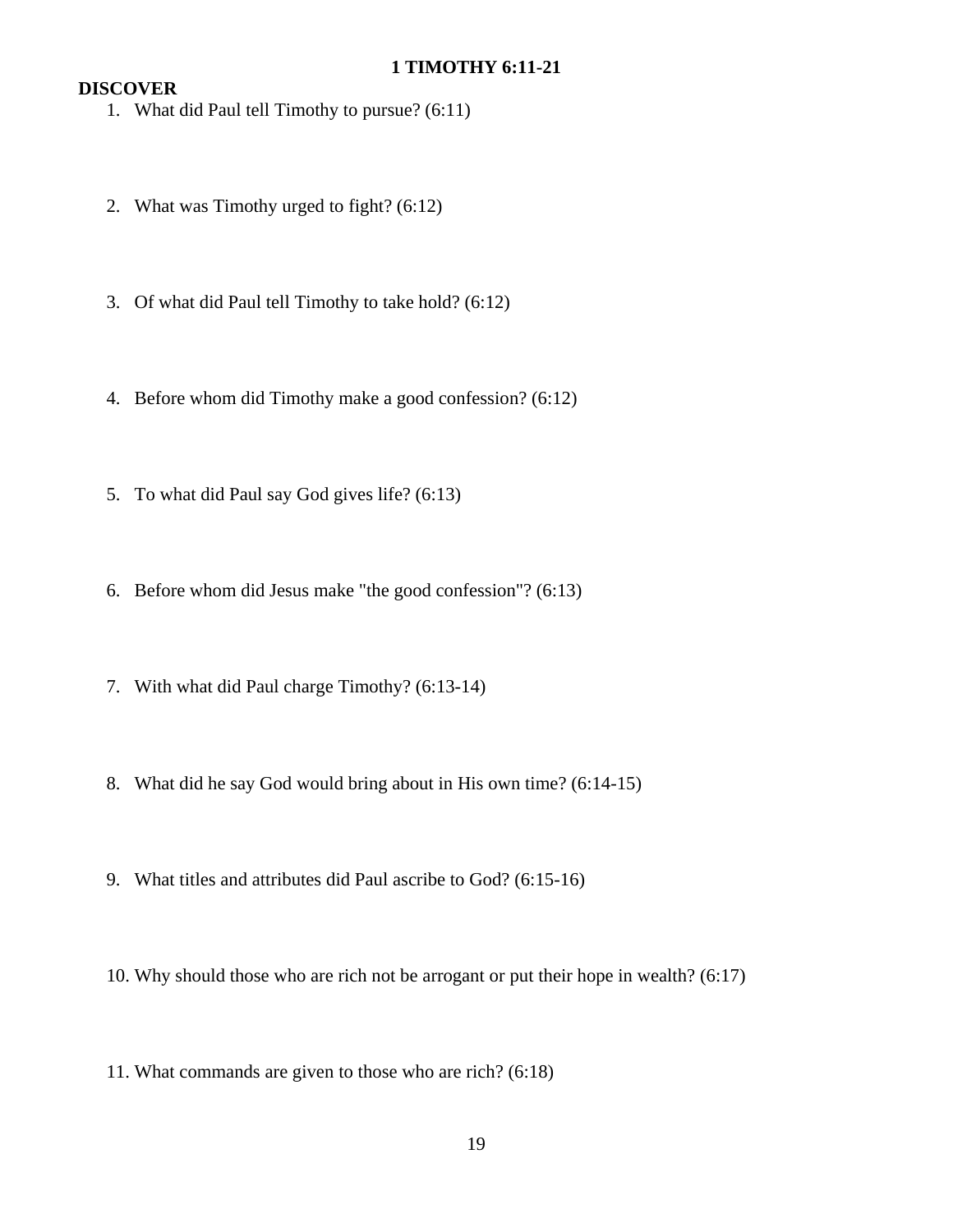- 12. Why would they want to obey those commands? (6:19)
- 13. What was Timothy to guard? How? (6:20)
- 14. How had some wandered away from the truth? (6:20-21)

- 1. What is one thing you learned that you can apply to your life and share with someone?
- 2. How will you apply it and with whom will you share it?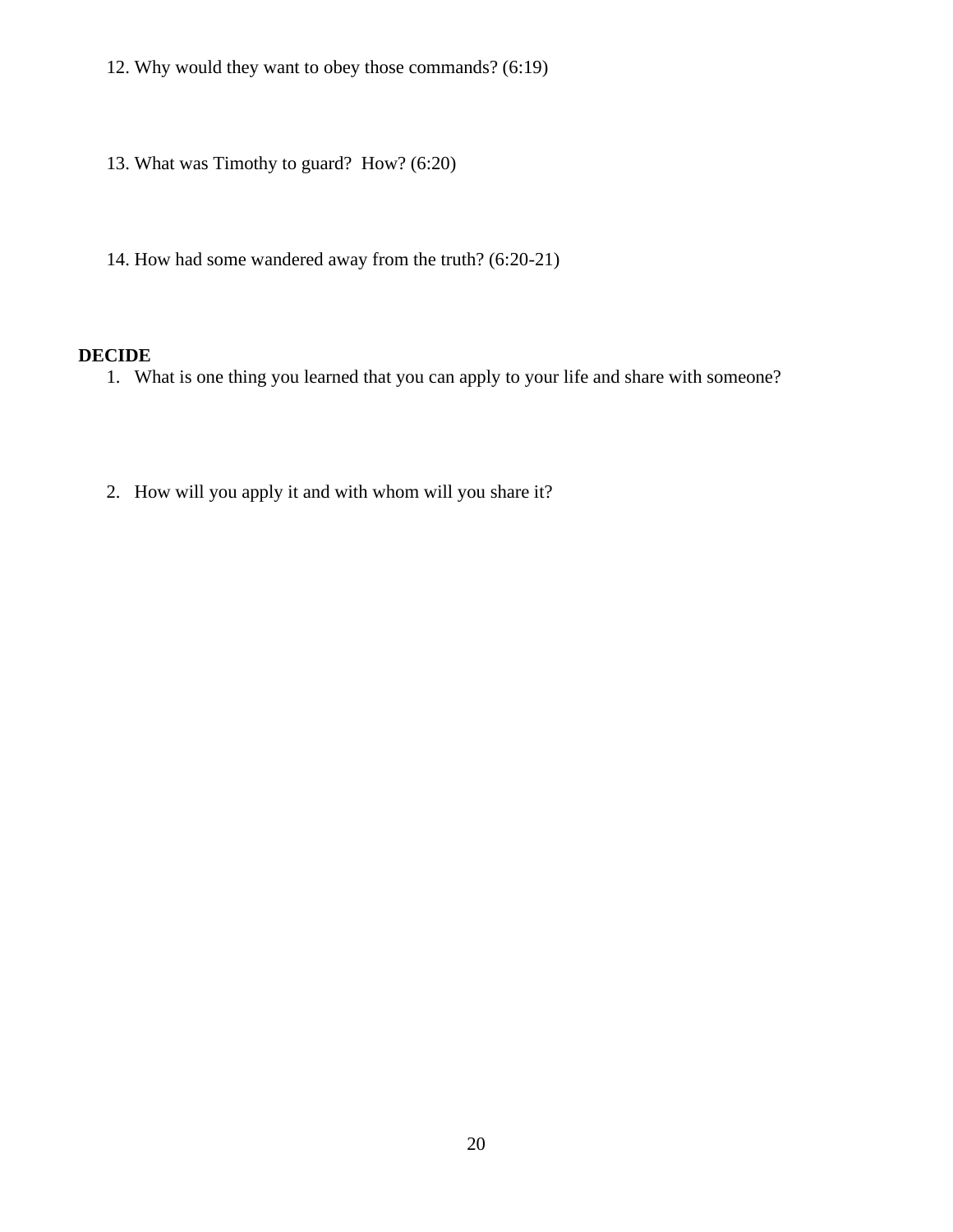#### **2 TIMOTHY 1:1-18**

- 1. How does Paul's salutation compare to 1 Timothy 1:1-2? (1:1-2)
- 2. What did Paul do night and day? (1:3)
- 3. Why did Paul long to see Timothy? (1:4)
- 4. Who were Lois and Eunice, and what did Paul say about them? (1:5)
- 5. What was Timothy reminded to do? (1:6)
- 6. What kind of spirit does God give to His people? (1:7)
- 7. What did Paul tell Timothy to not do and to do? (1:8)
- 8. What did Paul tell Timothy God had done for them? How? Why? (1:9)
- 9. What did he say Christ had done? (1:10)
- 10. Of what was Paul appointed a herald, an apostle, and a teacher? (1:11)
- 11. Why was Paul not ashamed of the gospel? (1:12)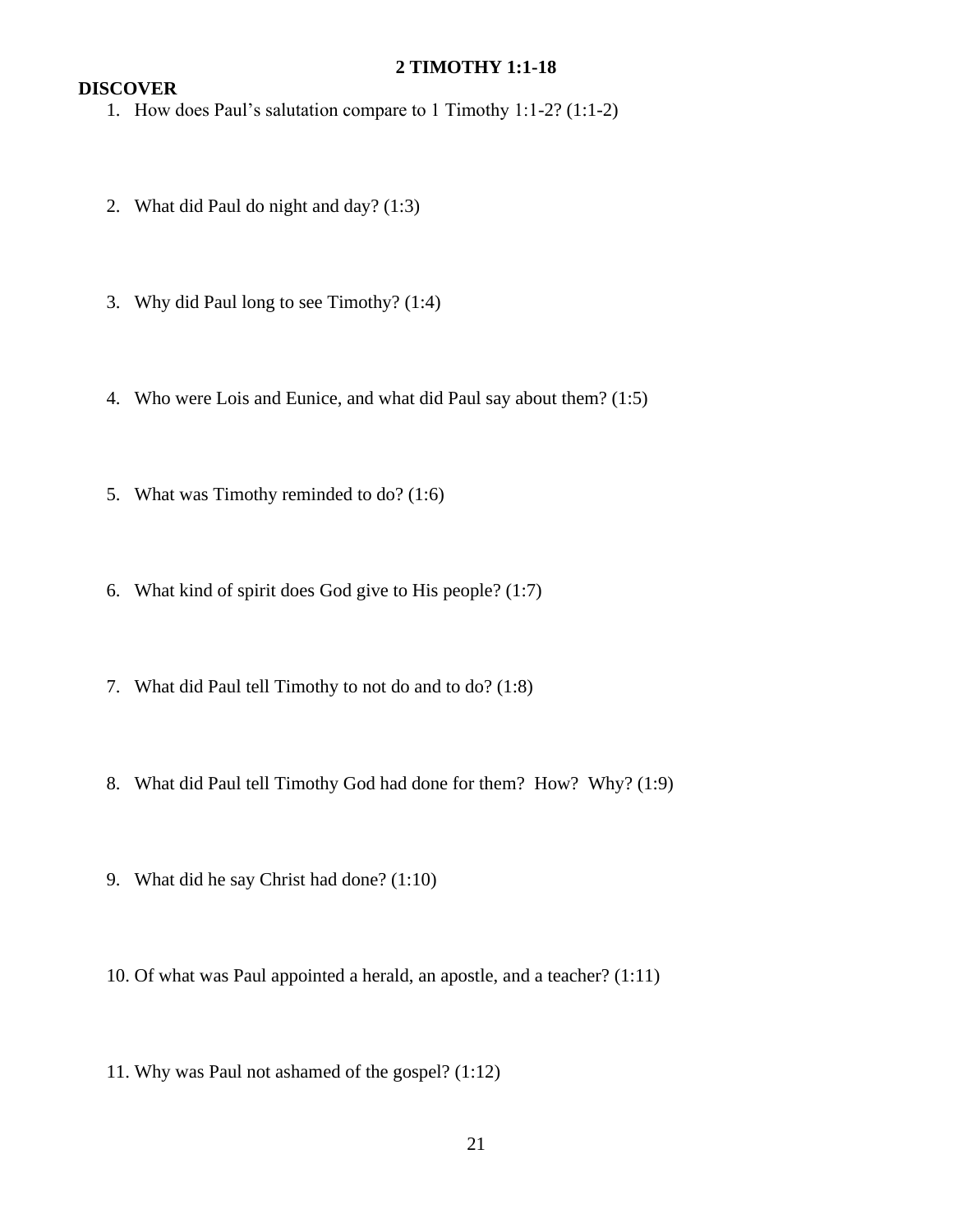12. What did Paul tell Timothy to do with his training? How? (1:13-14)

13. Who had deserted Paul? (1:15)

14. What did Paul want for Onesiphorus and his household? Why? (1:16-18)

# **DECIDE**

1. What is one thing you learned that you can apply to your life and share with someone?

2. How will you apply it and with whom will you share it?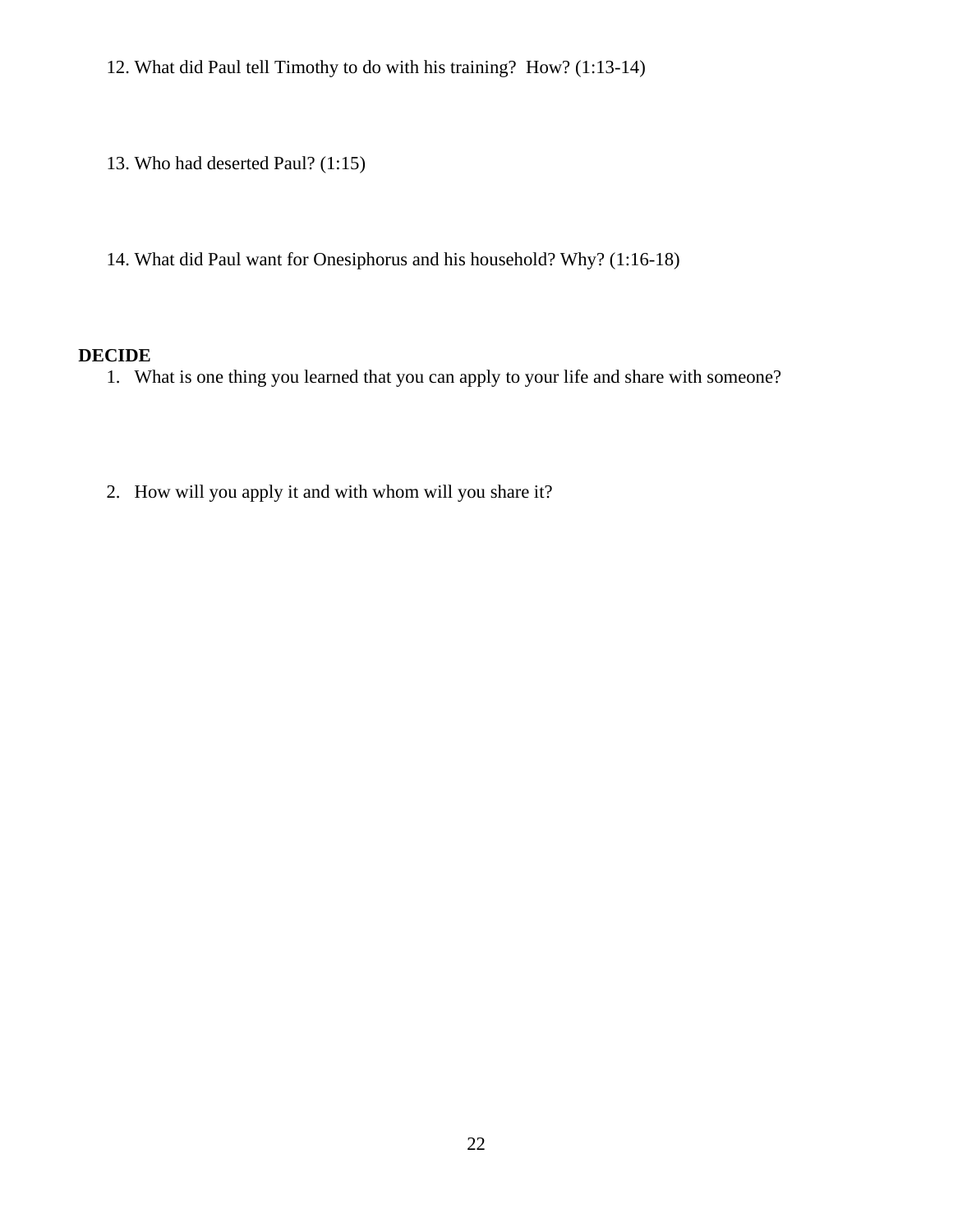#### **2 TIMOTHY 2:1-13**

## **DISCOVER**

1. From where did Paul tell Timothy to find his strength? (2:1)

- 2. What did Paul encourage Timothy to do with what he had been taught? (2:2)
- 3. How was Timothy to endure hardship? (2:3)
- 4. How does a soldier limit himself? Why? (2:4)
- 5. What must an athlete do in order to win? (2:5)
- 6. What should a hardworking farmer receive? Why? (2:6)
- 7. Why did Paul want Timothy to reflect on what he was instructed? (2:7)
- 8. What was Paul's Gospel? (2:8)
- 9. How was he suffering for it? (2:9)
- 10. What did he say about God's Word in comparison? (2:9)
- 11. Why was Paul willing to endure anything? (2:10)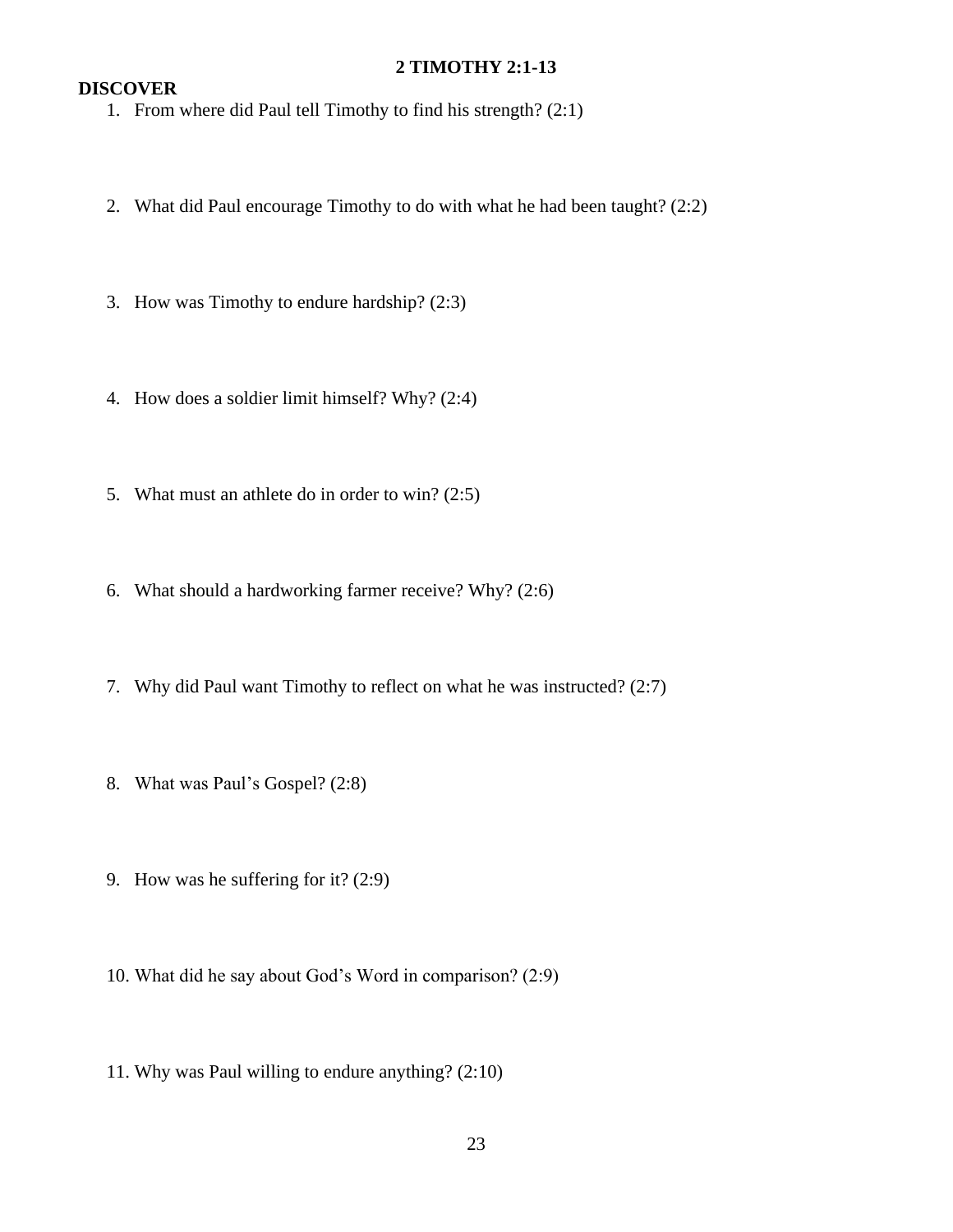12. What "trustworthy saying" did Paul leave with Timothy to encourage him? (2:11-13)

- 1. What is one thing you learned that you can apply to your life and share with someone?
- 2. How will you apply it and with whom will you share it?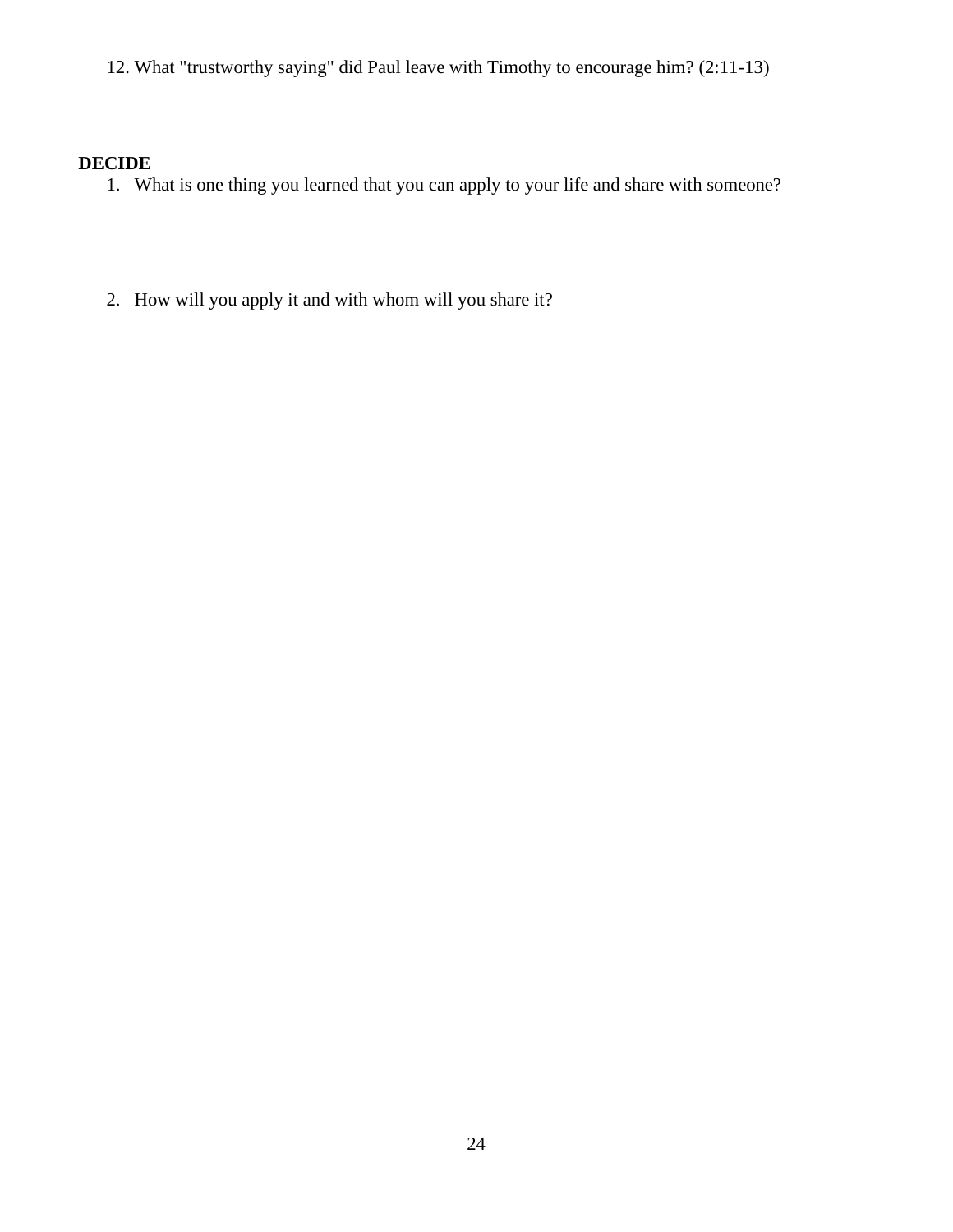#### **2 TIMOTHY 2:14-26**

## **DISCOVER**

1. What did Paul tell Timothy to do with what he was being taught? (2:14)

- 2. Why was Timothy to warn people against quarreling about words? (2:14)
- 3. How did Paul encourage Timothy to present himself before God? (2:15)
- 4. Why did Paul warn to avoid godless chatter? (2:16-17)
- 5. What had Hymenaeus and Philetus done? (2:17-18)
- 6. What did Paul say is true of God's solid foundation? (2:19)
- 7. What sort of articles are found in a large house? (2:20)
- 8. How can someone become an instrument used for noble purposes? (2:21)
- 9. What and with whom was Timothy encouraged to flee and to pursue? (2:22)
- 10. What produces quarrels? (2:23)
- 11. What must the Lord's servant avoid and do? (2:24)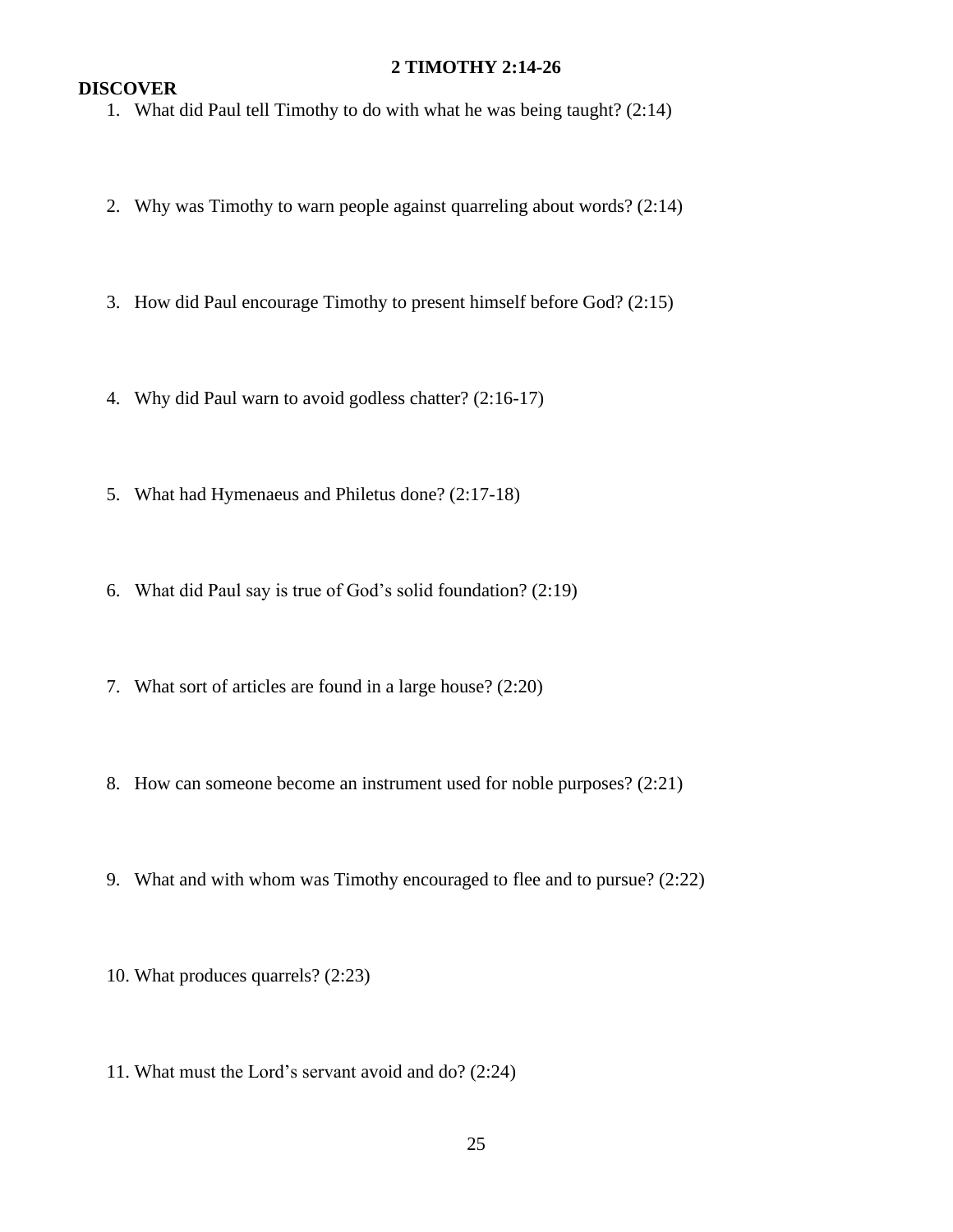12. How should we deal with those who oppose the Lord's servants? Why? (2:25-26)

- 1. What is one thing you learned that you can apply to your life and share with someone?
- 2. How will you apply it and with whom will you share it?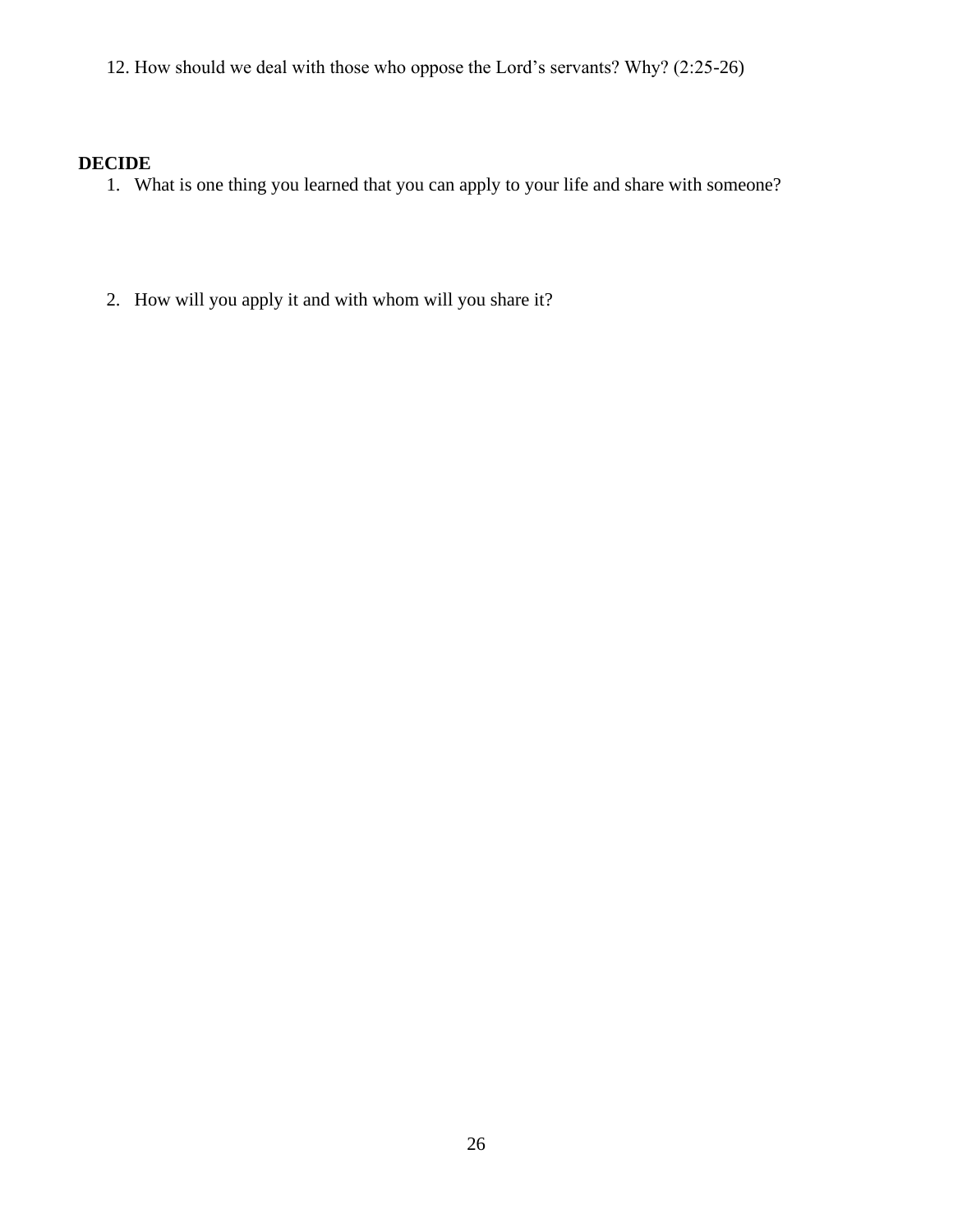- 1. What did Paul call to our attention? (3:1)
- 2. What will people be like in the last days? (3:2)
- 3. What will people in the last days lack? (3:3)
- 4. What will people in the last days love instead of God? (3:4)
- 5. What kind of "godliness" will people have in the last days? (3:5)
- 6. What should we do with the kind of people Paul described? (3:5)
- 7. How do godless people exploit others? (3:6)
- 8. What controls the kind of godless people Paul described? (3:6)
- 9. What are godless people always doing? (3:7)
- 10. Why do certain people oppose the truth? (3:8)
- 11. To what historical figures were these godless people compared? (3:8)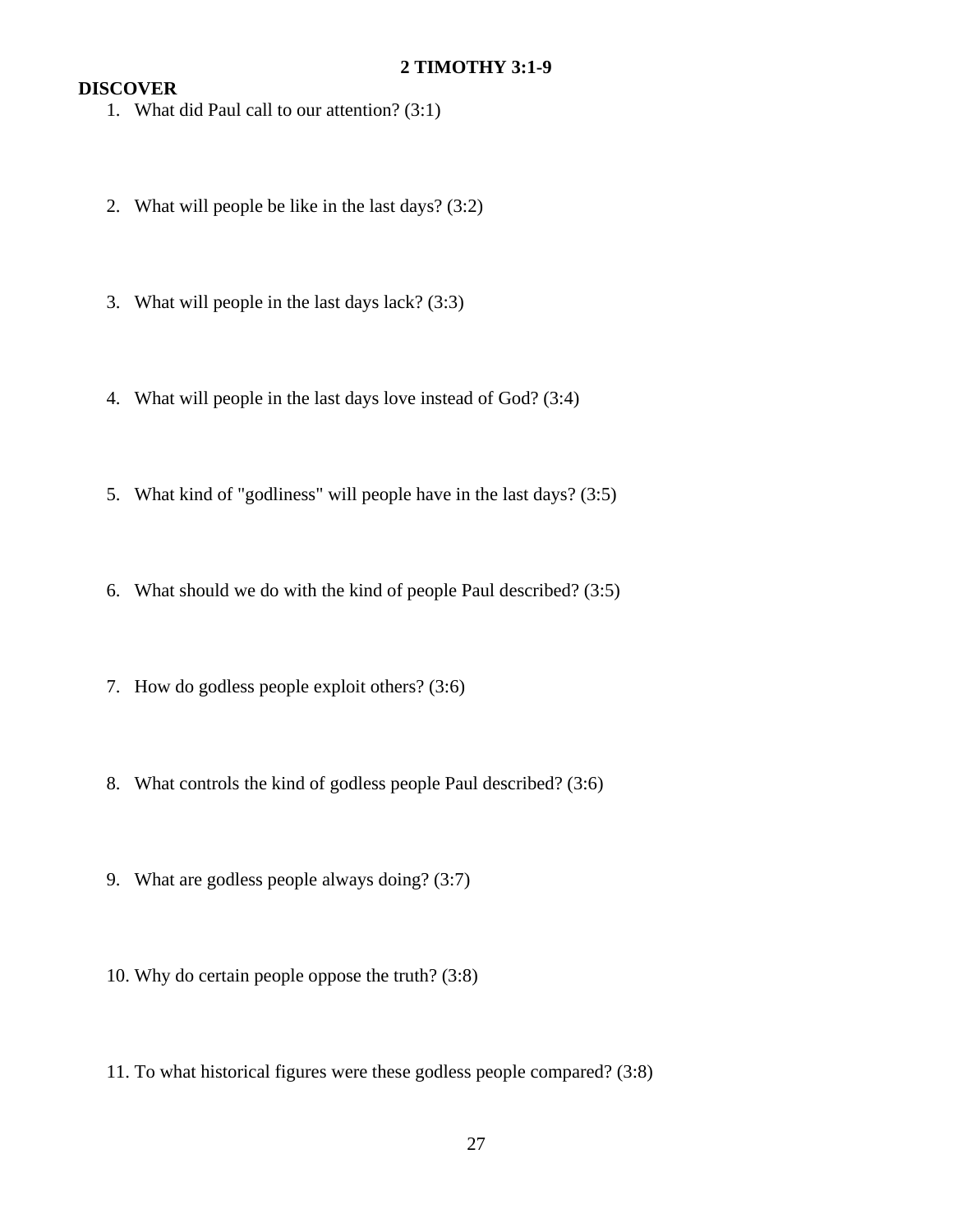12. Why will godless people not get very far? (3:9)

- 1. What is one thing you learned that you can apply to your life and share with someone?
- 2. How will you apply it and with whom will you share it?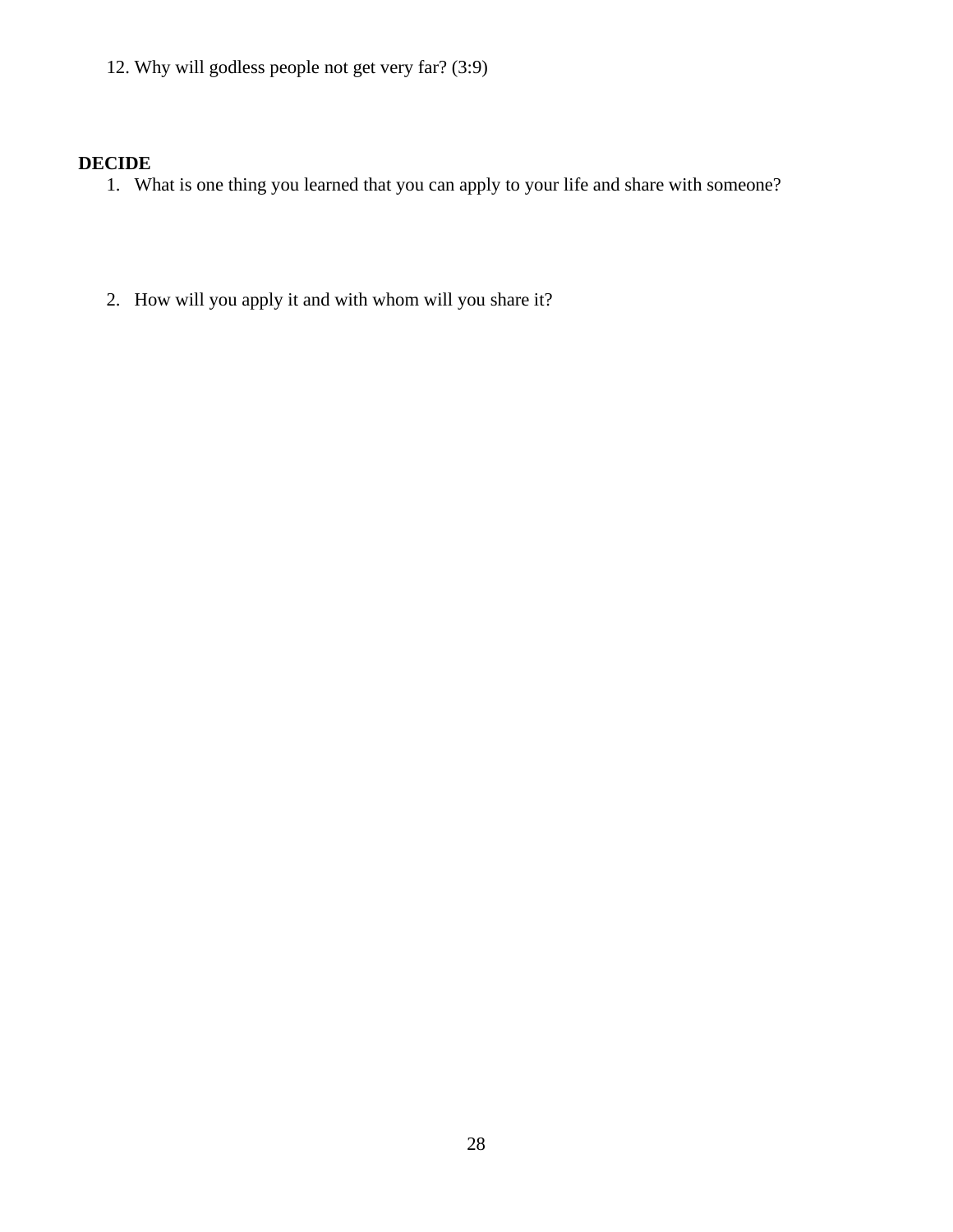## **2 TIMOTHY 3:10-17**

- 1. What did Timothy know about Paul? (3:10-11)
- 2. From what did Paul say the Lord rescued him? (3:11)
- 3. What will happen to everyone who wants to live a godly life in Christ Jesus? (3:12)
- 4. What will evil men and impostors do? (3:13)
- 5. What did Paul encourage Timothy to do? Why? (3:14-15)
- 6. How long had Timothy known the holy Scriptures? (3:15)
- 7. What are the holy Scriptures able to do? (3:15)
- 8. What is true of all Scripture? (3:16)
- 9. For what is Scripture useful? (3:16)
- 10. For what good work does the Scripture equip the person of God? (3:17)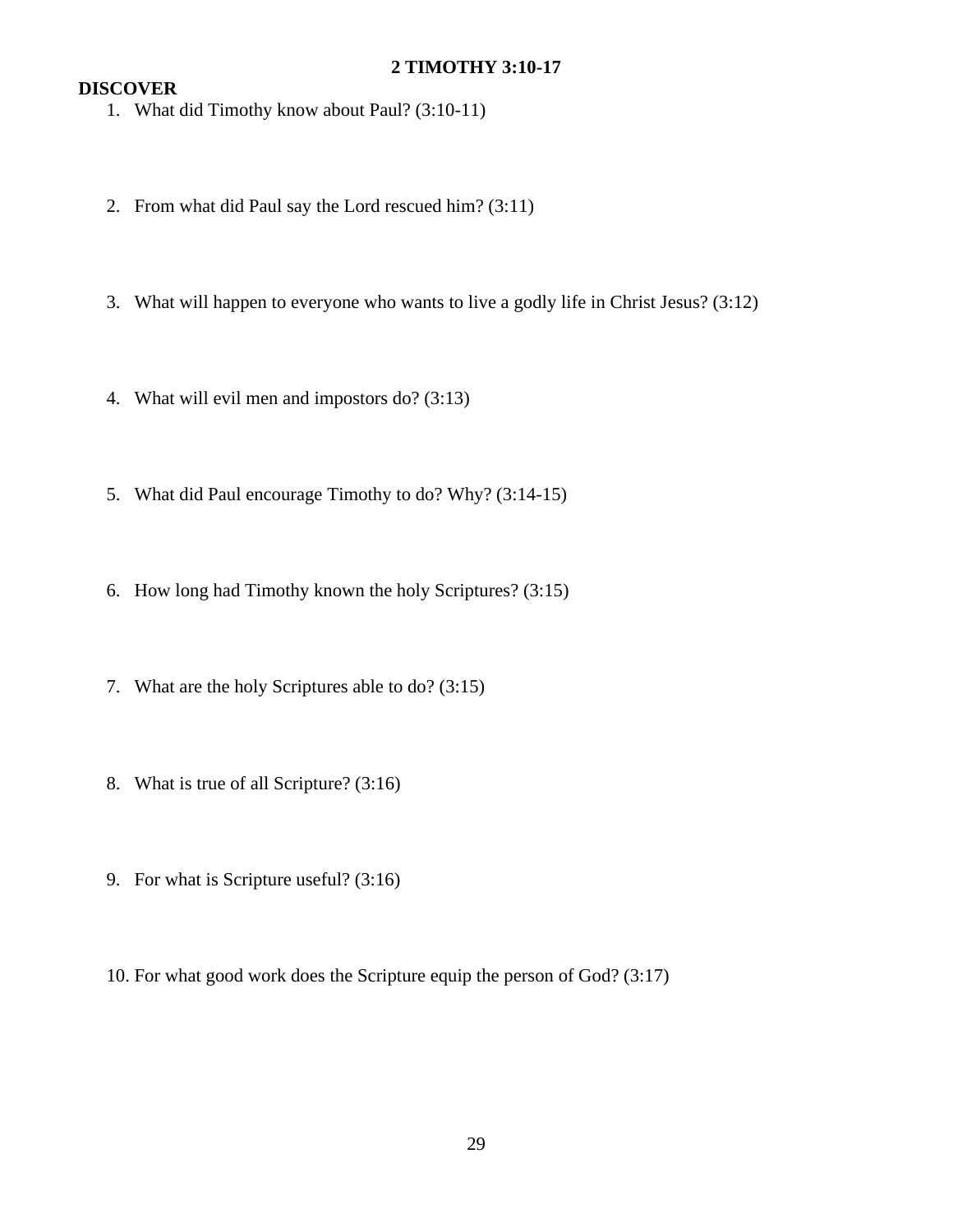- 1. What is one thing you learned that you can apply to your life and share with someone?
- 2. How will you apply it and with whom will you share it?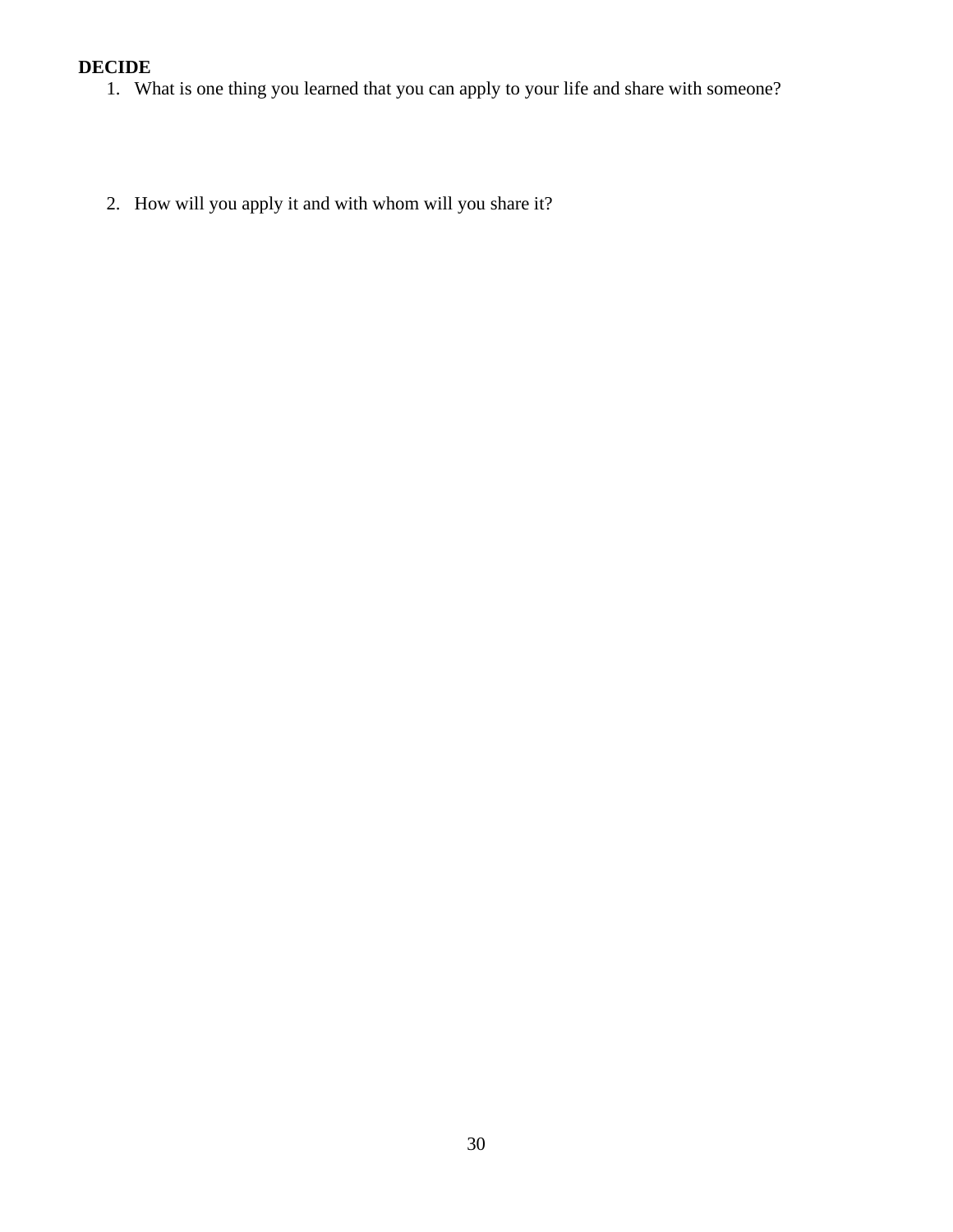## **2 TIMOTHY 4:1-8**

- 1. In Whose presence does Paul charge Timothy? (4:1)
- 2. Who will Jesus Christ judge? (4:1)
- 3. What was Paul's charge to Timothy? (4:2)
- 4. What time did Paul say was coming? (4:3)
- 5. What will people one day do with the truth? (4:4)
- 6. What did Paul instruct Timothy to do? (4:5)
- 7. What time did Paul say had come for him? (4:6)
- 8. What had Paul done? (4:7)
- 9. What was in store for Paul? (4:8)
- 10. How did Paul describe the Lord as Judge? (4:8)
- 11. To whom will God award a crown of righteousness? (4:8)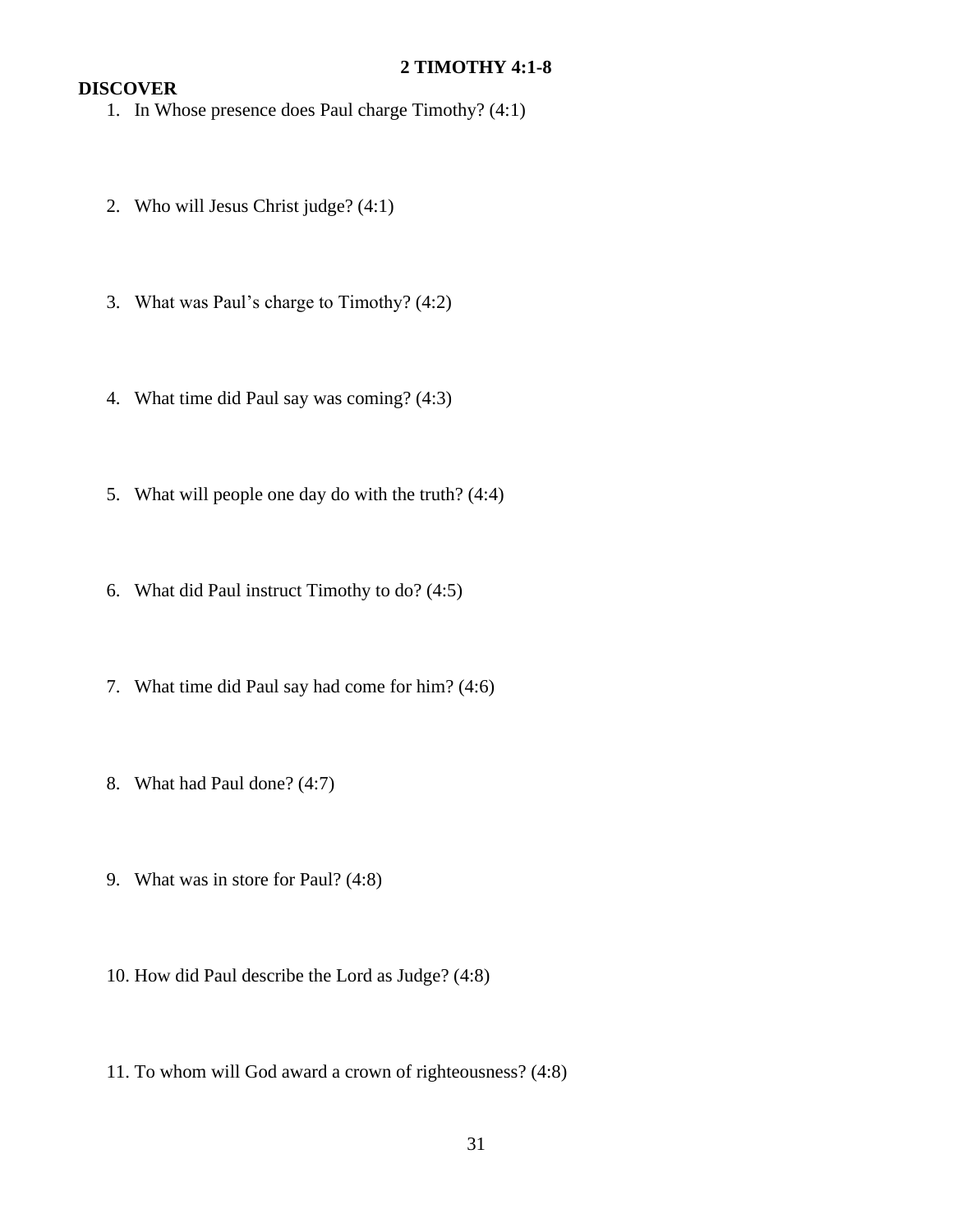- 1. What is one thing you learned that you can apply to your life and share with someone?
- 2. How will you apply it and with whom will you share it?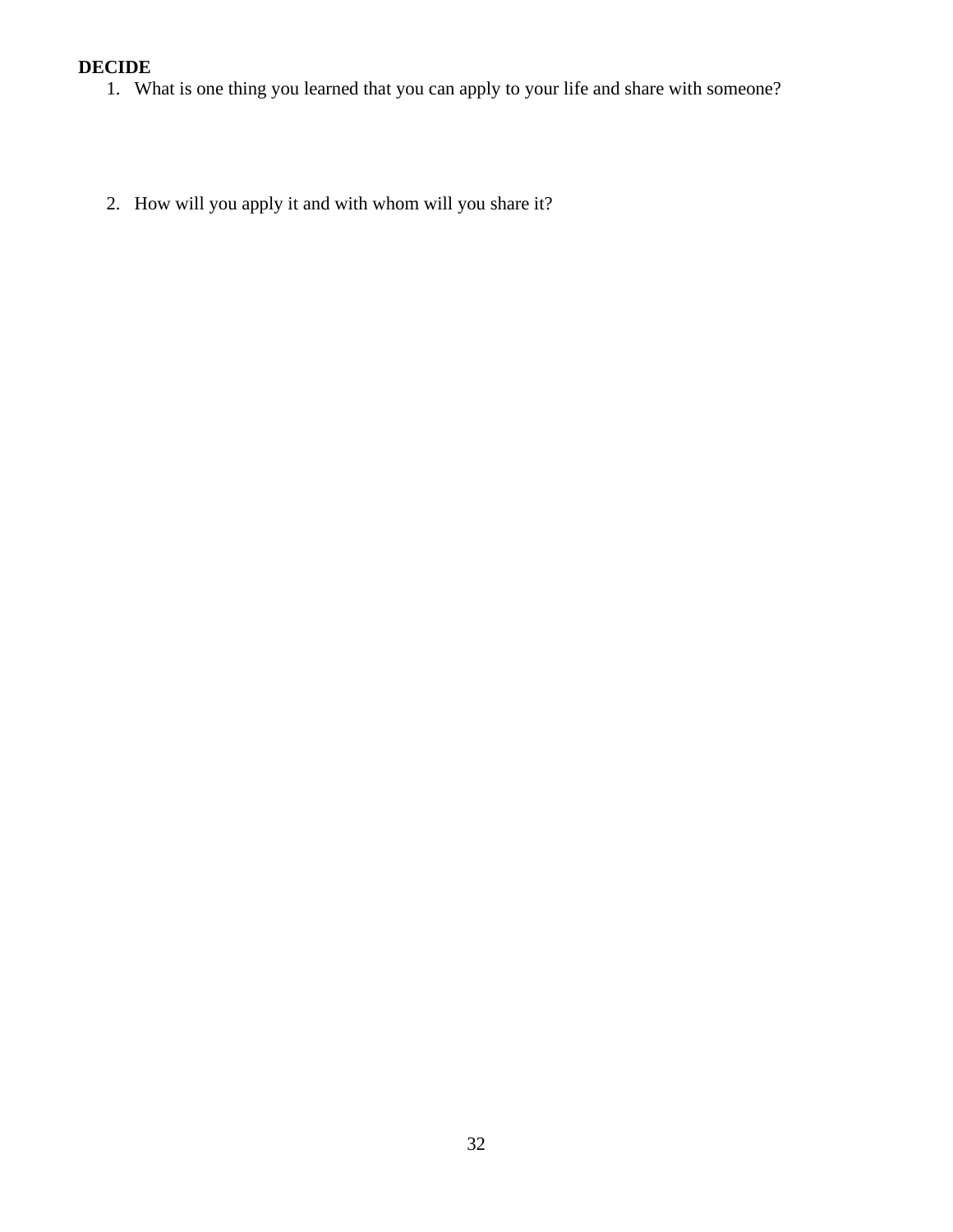## **2 TIMOTHY 4:9-22**

- 1. What did Paul want Timothy to do? (4:9)
- 2. What had Demas done? Why? (4:10)
- 3. Who was with Paul? (4:11)
- 4. Why did Paul want Timothy to bring Mark to him? (4:11)
- 5. Whom did Paul send to Ephesus? (4:12)
- 6. What did Paul want Timothy to bring with him? (4:13)
- 7. What did Paul say about Alexander? (4:14-15)
- 8. How did Paul instruct Timothy to deal with Alexander? (4:15)
- 9. What happened at Paul's first defense? (4:16)
- 10. In what way did the Lord deliver Paul? Why? (4:17)
- 11. Of what was Paul convinced? (4:18)